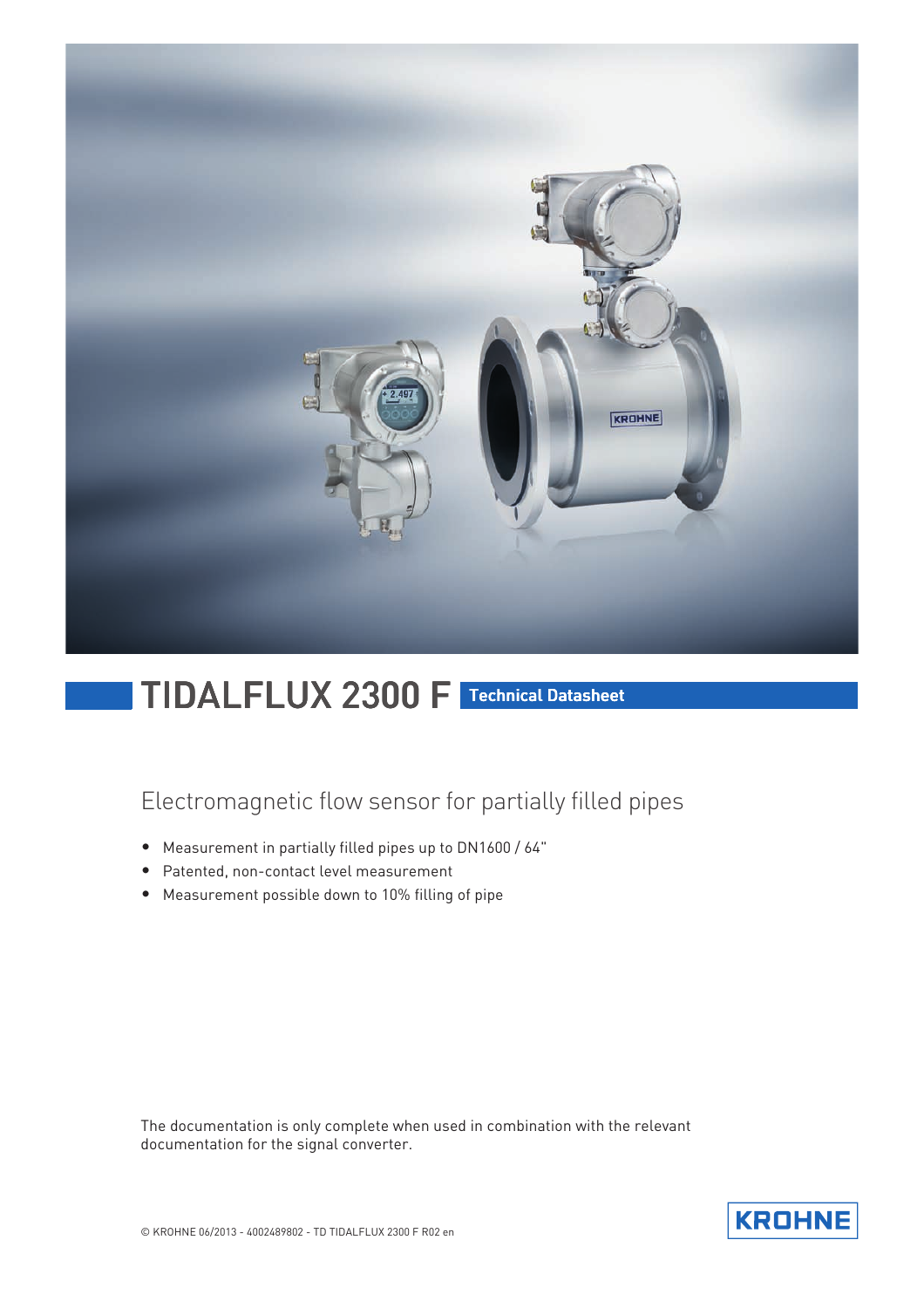| 1 Product features       | 3  |
|--------------------------|----|
|                          |    |
| 2 Technical data         | 7  |
|                          |    |
| 3 Installation           | 14 |
|                          |    |
| 4 Electrical connections | 20 |
|                          |    |
| 5 Notes                  | 23 |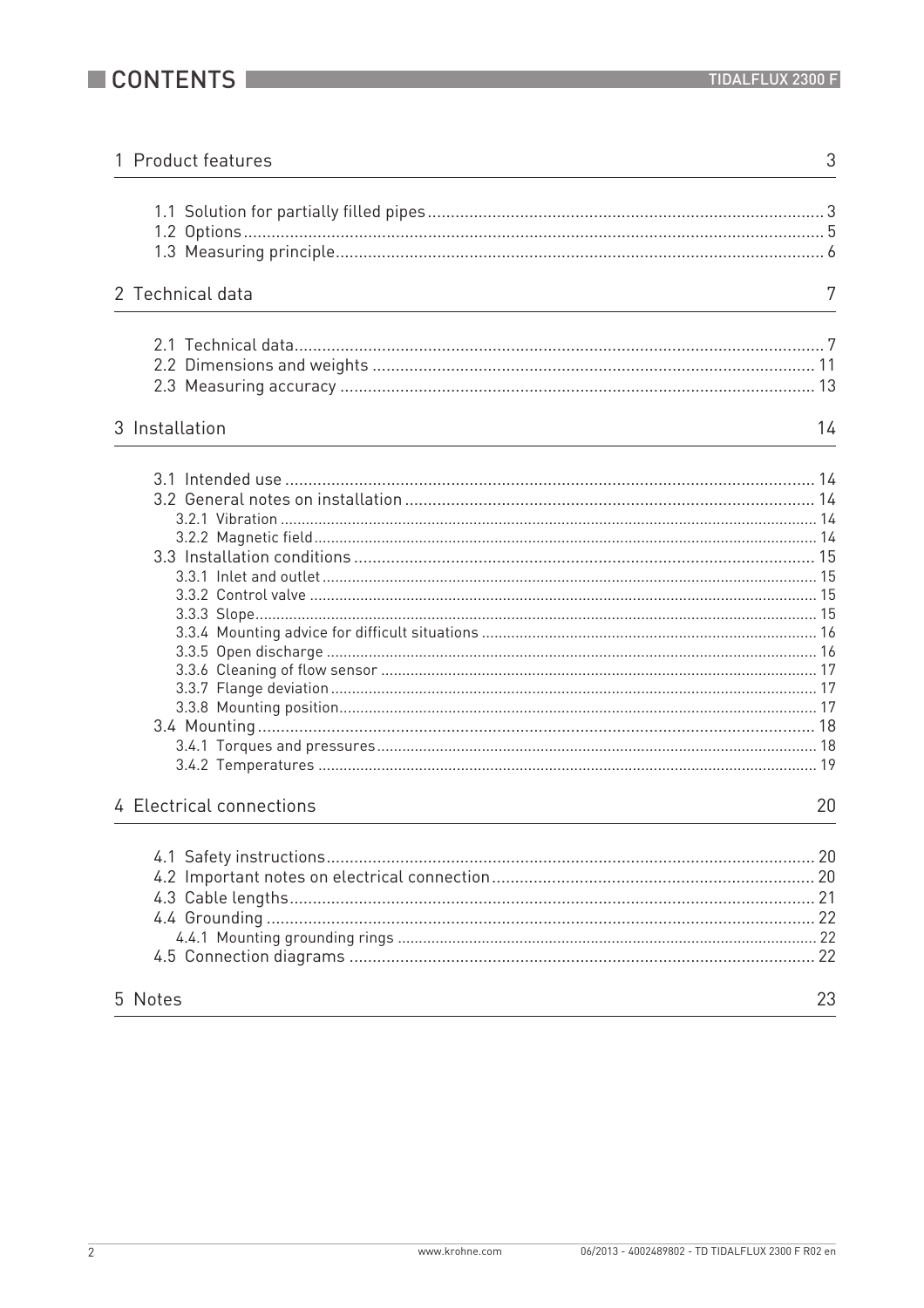### 1.1 Solution for partially filled pipes

The TIDALFLUX 2000 flow sensor with integrated and non-contact capacitive level measuring system provides accurate flow measurement in partially filled pipes. TIDALFLUX is designed to measure reliably between 10% and 100% of the pipe cross section. The integrated level sensors in the liner are in no contact with the liquid and are therefore insensitive against fat and oil floating on the surface.



- 1 Various flange standards
- $\overline{\textcircled{2}}$  Patented, capacitive and non-contact flow level measuring system integrated in the liner
- 3 Remote converter IFC 300 ( PF)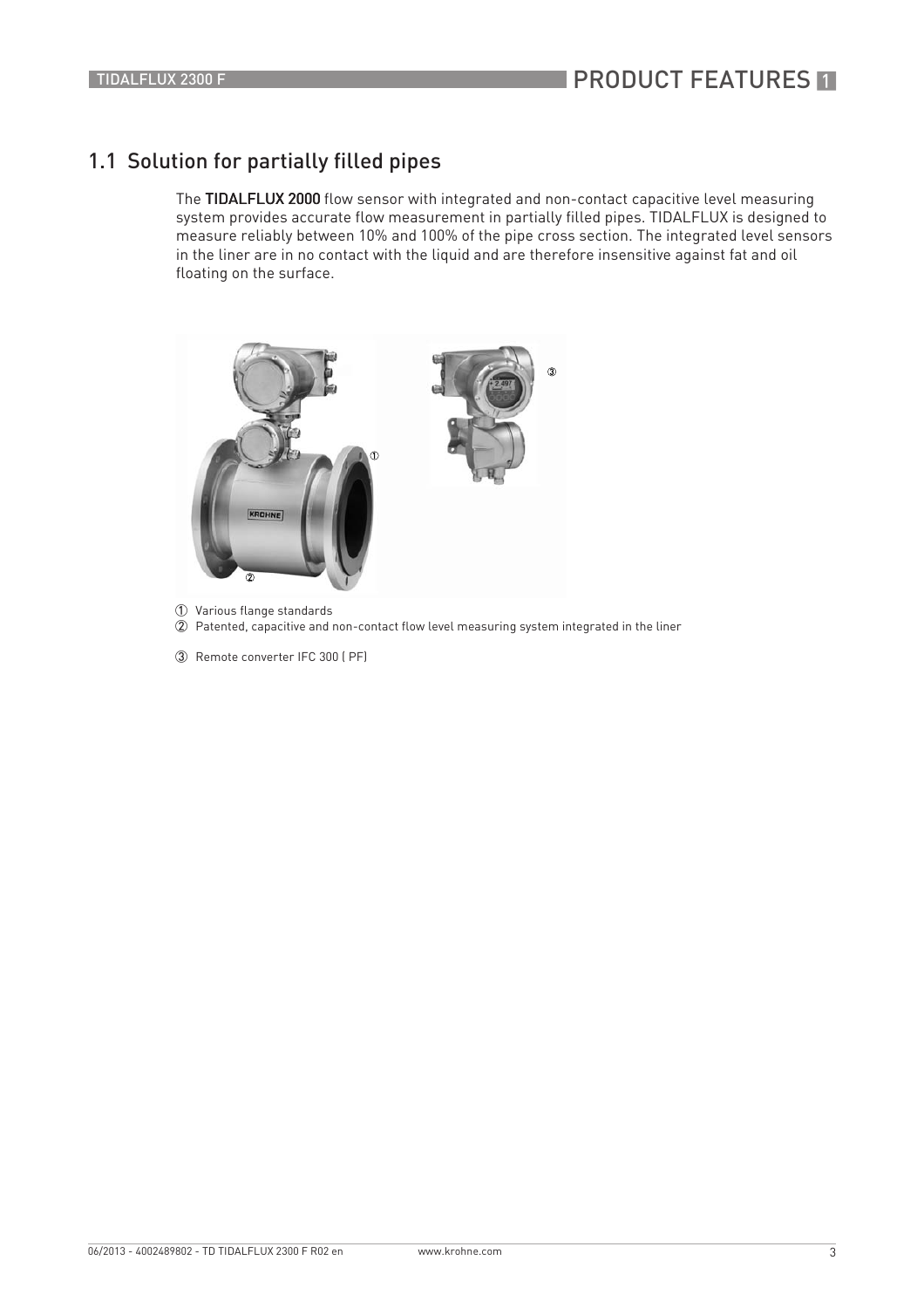#### **Highlights**

- For partially filled pipes in the water and wastewater industry
- Broad diameter range up to DN1600 / 64"
- High abrasion resistance and chemical resistance
- Measurement possible between 10% and 100% filling
- Electrodes for flow measurement are below 10% filling level, therefore no blind folding by fat and oil floating on the water surface
- Complete factory calibration no on-site calibration necessary

#### Industries

- Water
- Wastewater

#### Applications

- For partially filled pipes instead of expensive siphon tube constructions
- Water and wastewater
- Surface water
- Biological and chemical wastewater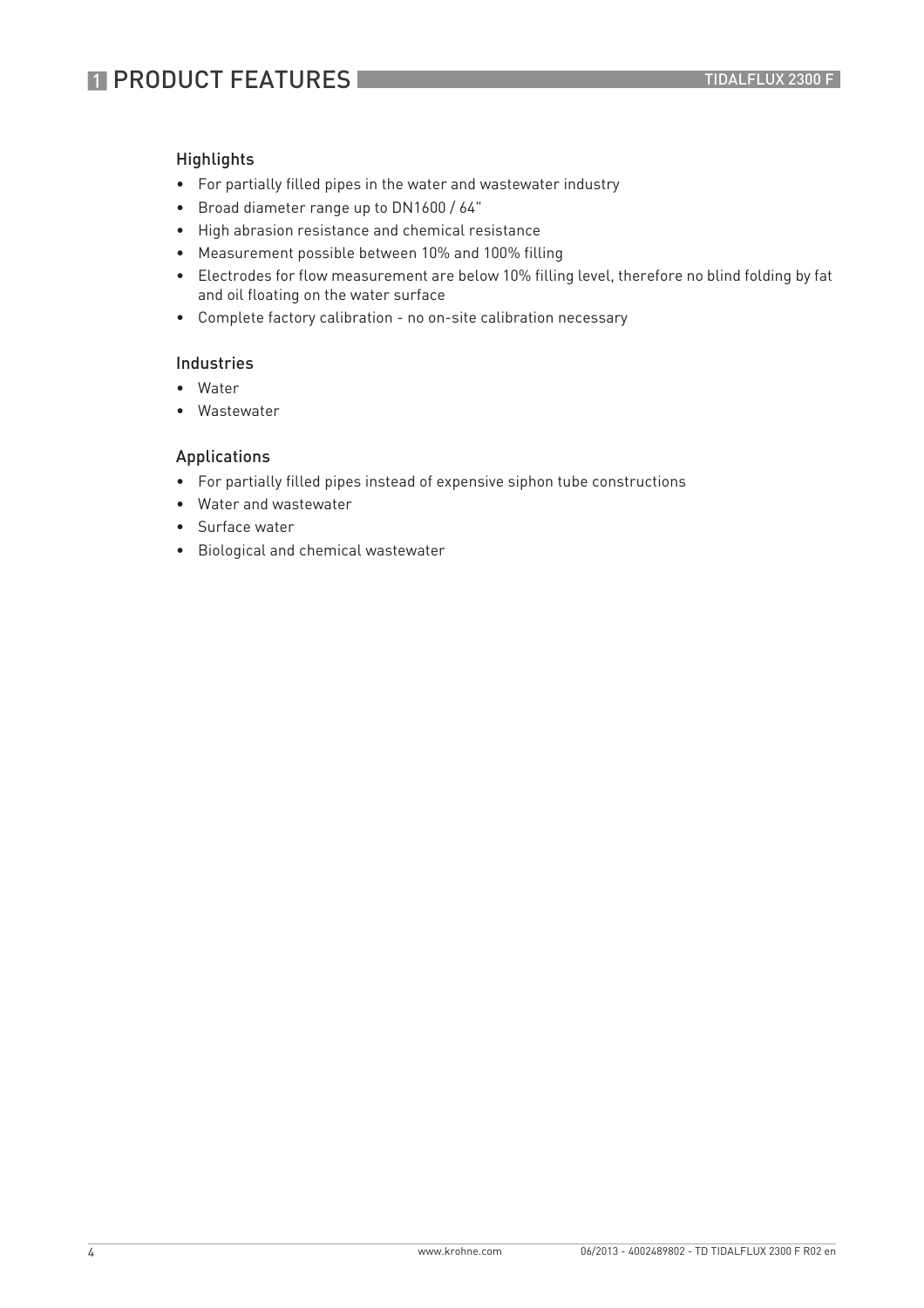## **PRODUCT FEATURES IT**

### 1.2 Options

#### The solution for the water and wastewater industry



#### Flanged flowsensor

- Robust construction, completely welded
- Various flange standards like DIN, ANSI and JIS
- IP 68
- ATEX / IECex Zone 1
- 220 / 110 V or 24 VDC power supply
- Polyurethane liner



#### Remote converter

- IFC 300 F (PF)
- Stainless steel
- ATEX / IECex Zone 1
- Extra connector space (for use with NPT )
- Mounting to wall or 2"pipe with clamps
- mA, HART or Modbus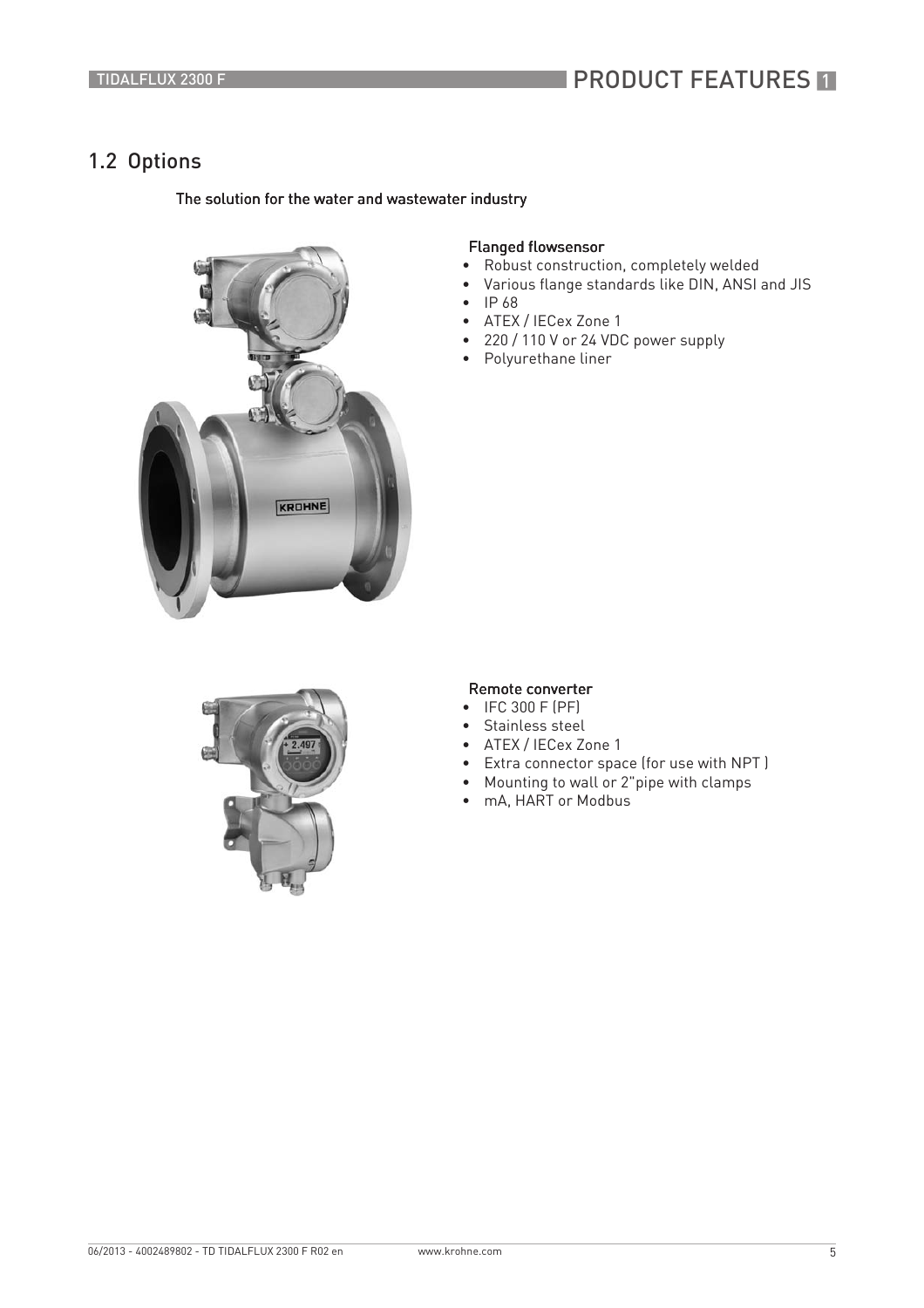### 1.3 Measuring principle

The TIDALFLUX 2000 is an electromagnetic flow sensor with an integrated capacitive level measurement system, designed for electrically conductive process liquids. The flow rate Q(t) through the tube is:  $Q(t) = v(t) \times A(t)$ , in which

 $v(t)$  = flow velocity of liquid product  $A(t)$  = wetted area of tube section.

The flow velocity is determined on basis of the known electromagnetic measurement principle. The two measuring electrodes are located in the lower part of the measuring tube, on a level of approx. 10% of the inner diameter of the pipe in order to get a reliable measurement up from a level of 10%.

An electrically conductive fluid flows inside an electrically insulating pipe through a magnetic field. This magnetic field is generated by a current, flowing through a pair of field coils. Inside of the fluid, a voltage U is generated:

 $U = v * k * R * D$ in which: v = mean flow velocity k = factor correcting for geometry B = magnetic field strength D = distance between electrodes

The signal voltage U is picked off by electrodes and is proportional to the mean flow velocity v and thus the flow rate q. The signal voltage is quite small (typically 1 mV at v = 3 m/s / 10 ft/s and field coil power of 1 W). Finally, a signal converter is used to amplify the signal voltage, filter it (separate from noise) and convert it into signals for totalising, recording and output processing.



Figure 1-1: Measuring principle TIDALFLUX

- 1 Electrodes
- 2 Induced voltage (proportional to flow velocity)
- 3 Capacitive plates in liner for height measurement
- 4 Magnetic field
- 5 Field coils

The wetted area A is computed from the known inside diameter of the pipe by the patented capacitive level measurement system that is built into the measuring tube liner. The required electronics unit is accomodated in a compact housing that is mounted on top of the measuring sensor. This electronics is connected to the remote IFC 300 F converter by means of a digital communication line.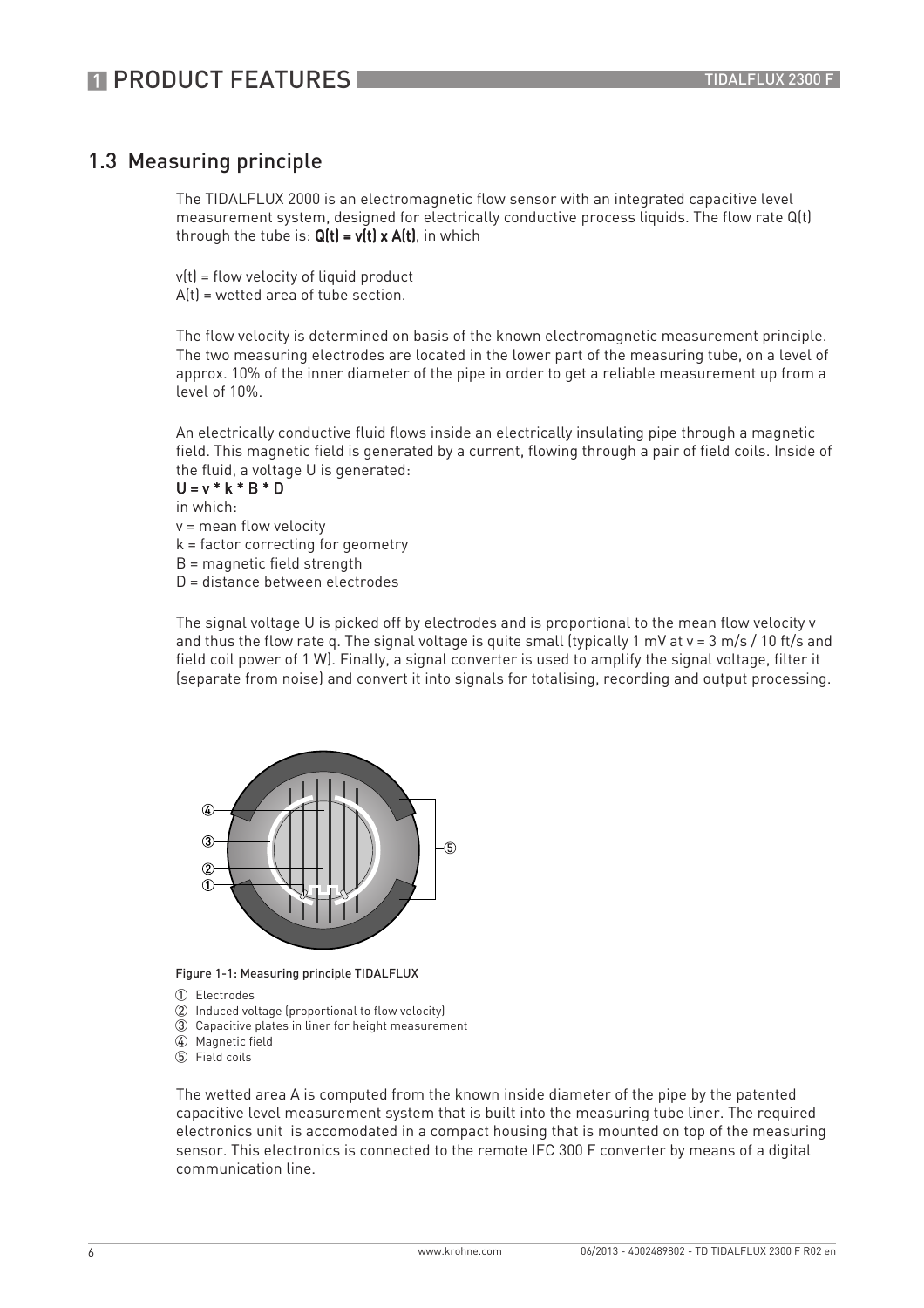### 2.1 Technical data

- The following data is provided for general applications. If you require data that is more relevant to your specific application, please contact us or your local sales office.
- Additional information (certificates, special tools, software,...) and complete product documentation can be downloaded free of charge from the website (Download Center).

#### Measuring system

| Measuring principle      | Faraday's law                  |  |  |
|--------------------------|--------------------------------|--|--|
| Application range        | Electrically conductive fluids |  |  |
| Measured value           |                                |  |  |
| Primary measured value   | Flow velocity                  |  |  |
|                          | l evel                         |  |  |
| Secondary measured value | Volume flow                    |  |  |

#### Design

| Features             | Flange version with full bore flow tube                                                                                                                                                                                     |  |  |  |
|----------------------|-----------------------------------------------------------------------------------------------------------------------------------------------------------------------------------------------------------------------------|--|--|--|
|                      | Standard as well as higher pressure ratings                                                                                                                                                                                 |  |  |  |
|                      | Broad range of nominal sizes                                                                                                                                                                                                |  |  |  |
| Modular construction | The measurement system consists of a flow sensor and a signal<br>converter. It is available as remote version. More information about<br>the signal converter can be found in the documentation of the signal<br>converter. |  |  |  |
| Remote version       | In field (F) version with IFC 300 converter: TIDALFLUX 2300 F.                                                                                                                                                              |  |  |  |
|                      | Note: Compact versions are not available.                                                                                                                                                                                   |  |  |  |
| Nominal diameter     | DN2001600 / 864"                                                                                                                                                                                                            |  |  |  |
|                      |                                                                                                                                                                                                                             |  |  |  |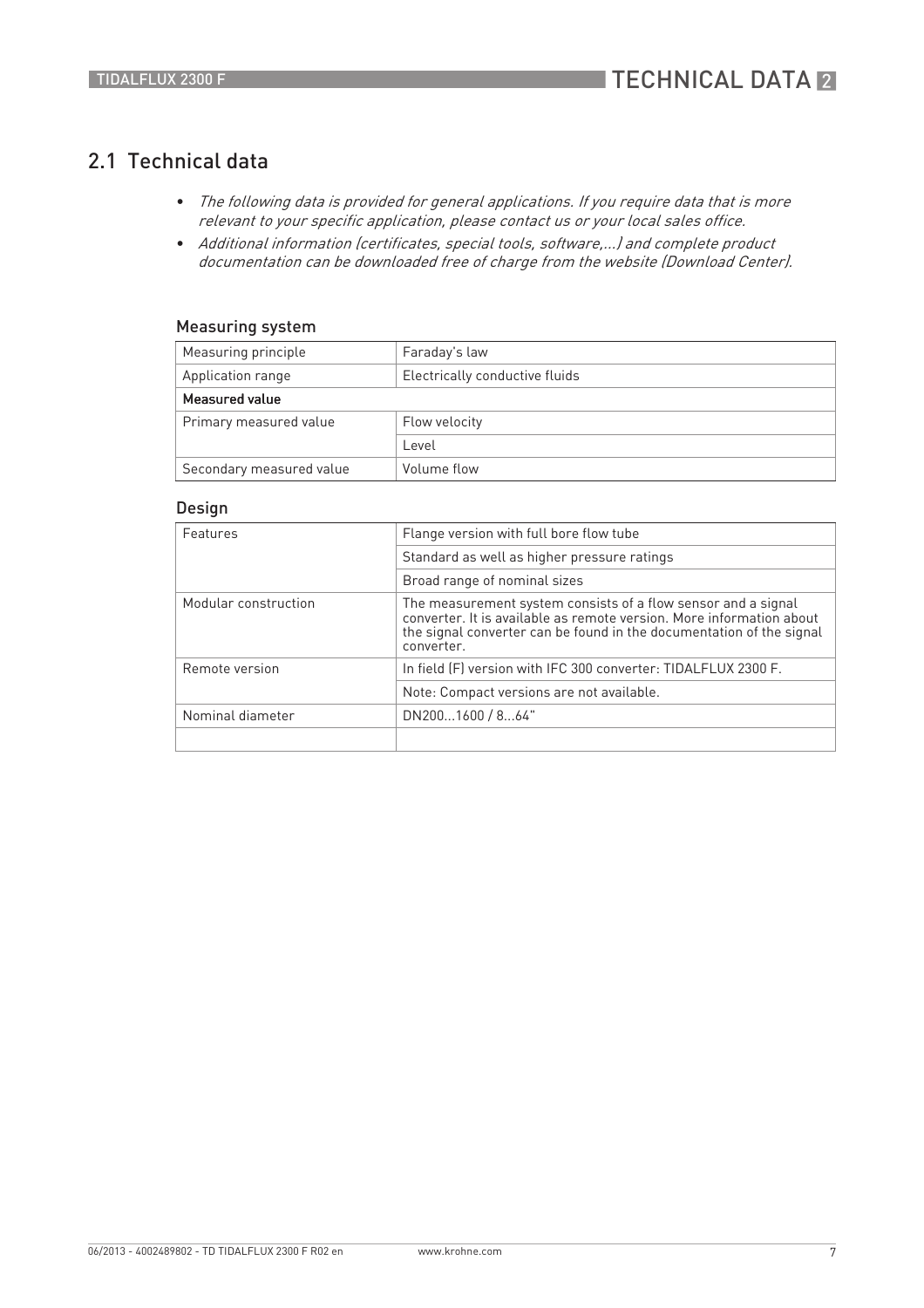## **2 TECHNICAL DATA**

#### Measuring accuracy

| Reference conditions    | Slope: 0%                                                                                                |  |  |  |  |
|-------------------------|----------------------------------------------------------------------------------------------------------|--|--|--|--|
|                         | Medium: water                                                                                            |  |  |  |  |
|                         | Electrical conductivity: $505000 \mu S/cm$                                                               |  |  |  |  |
|                         | Temperature: +10+30°C / +50+86°F                                                                         |  |  |  |  |
|                         | Inlet section: $> 10$ DN                                                                                 |  |  |  |  |
|                         | Outlet section: $\geq$ 5 DN                                                                              |  |  |  |  |
|                         | Flow velocity at full scale: $> 1$ m/s / 3 ft/s                                                          |  |  |  |  |
|                         | Operating pressure: 1 bar / 14.5 psi                                                                     |  |  |  |  |
|                         | Wet calibrated on EN 17025 accredited calibration rig by direct<br>volume comparison or by master meter. |  |  |  |  |
| Maximum measuring error | For detailed information on the measuring accuracy, see chapter<br>"Measuring accuracy".                 |  |  |  |  |
|                         | Related to volume flow (MV = Measured Value, FS = Full Scale)                                            |  |  |  |  |
|                         | These values are related to the pulse / frequency output                                                 |  |  |  |  |
|                         | The additional typical measuring deviation for the current output is<br>$±10~\mu A$                      |  |  |  |  |
|                         | Partly filled:                                                                                           |  |  |  |  |
|                         | v @ Full Scale $\geq 1$ m/s / 3.3 ft/s: $\leq 1\%$ of FS                                                 |  |  |  |  |
|                         | Fully filled:                                                                                            |  |  |  |  |
|                         | $v \ge 1$ m/s / 3.3 ft/s: $\le 1\%$ of MV                                                                |  |  |  |  |
|                         | $v < 1$ m/s / 3.3 ft/s: $\le 0.5\%$ of MV + 5 mm/s / 0.2 inch/s                                          |  |  |  |  |
|                         | Minimum level: 10% of inner diameter                                                                     |  |  |  |  |

### Operating conditions

| Temperature                                       |                                                                                             |  |  |
|---------------------------------------------------|---------------------------------------------------------------------------------------------|--|--|
| Process temperature                               | $0+60^{\circ}C$ / +32+140°F                                                                 |  |  |
| Ambient temperature                               | Non ATEX: -40+65°C / -40+149°F                                                              |  |  |
|                                                   | ATEX zone 1: -20+65°C / -4+149°F                                                            |  |  |
|                                                   | Protect electronics against self-heating with ambient temperatures<br>above 55°C.           |  |  |
| Storage temperature                               | $-50+70$ °C / $-58+158$ °F                                                                  |  |  |
| $-12+12$ m/s / $-40+40$ ft/s<br>Measurement range |                                                                                             |  |  |
| Vacuum load<br>(DN200DN1600/864")                 | 500 mbar abs. at $T_{process} = 40^{\circ}C / 600$ mbar abs. at $T_{process} = 60^{\circ}C$ |  |  |
|                                                   | 7.3 psia at $T_{process}$ = 104 °F / 8.7 psia at $T_{process}$ = 140 °F                     |  |  |
| <b>Chemical properties</b>                        |                                                                                             |  |  |
| Physical condition                                | Conductive liquids                                                                          |  |  |
| Electrical conductivity                           | $\geq 50 \mu$ S/cm                                                                          |  |  |
| Permissible solid content                         | $\leq 20\%$                                                                                 |  |  |
| (volume)                                          | If process liquid is slurry: density < $1.15 \text{ kg/dm}^3$ .                             |  |  |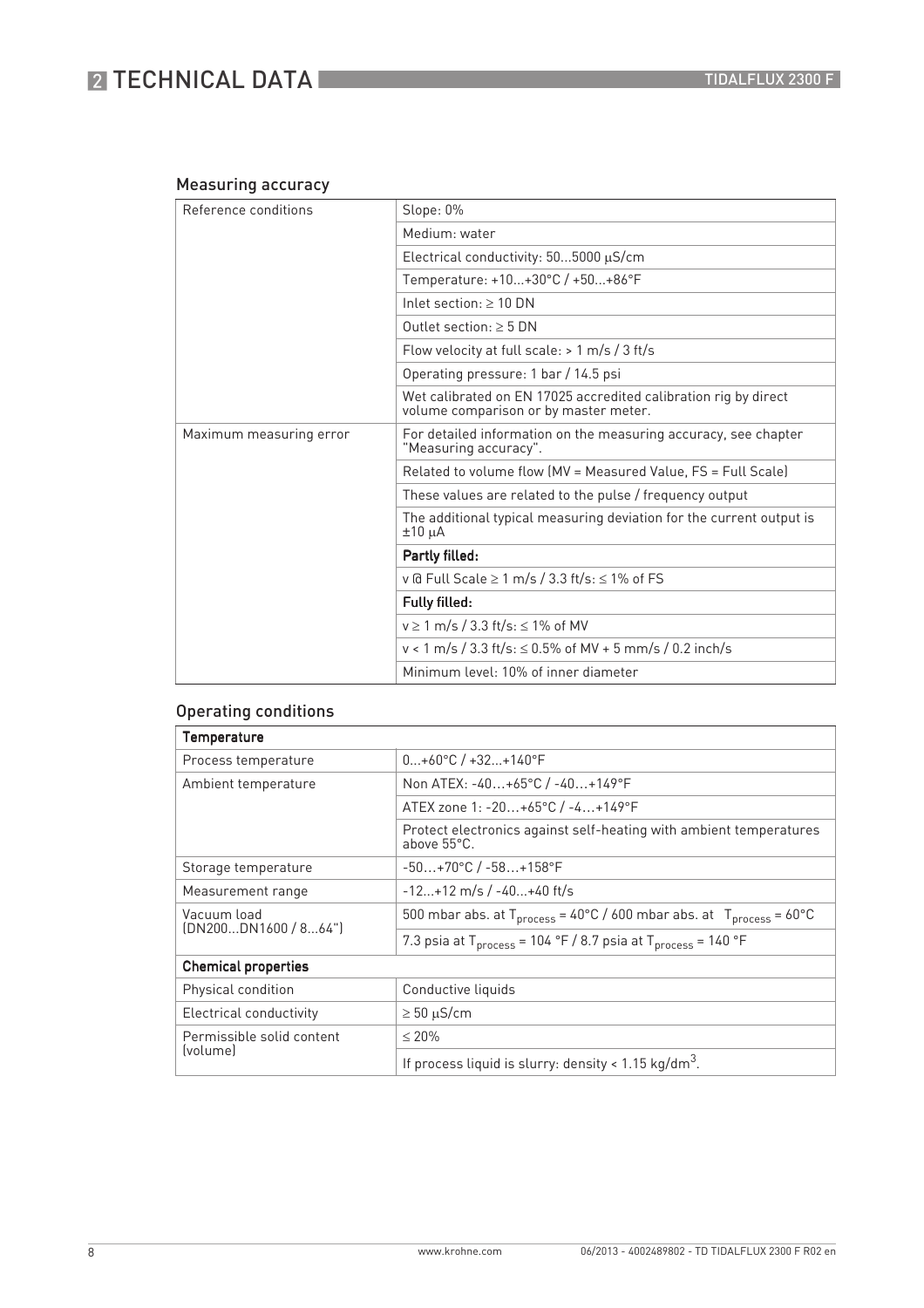#### Installation condtitions

| Installation           | For detailed information see chapter "Installation".           |  |  |
|------------------------|----------------------------------------------------------------|--|--|
| Flow direction         | Forward and reverse.                                           |  |  |
|                        | Arrow on flow sensor indicates positive flow direction.        |  |  |
| Inlet run              | $\geq$ 5 DN (without disturbing flow, after a single 90° bend) |  |  |
|                        | $\geq$ 10 DN (after a double bend 2x 90°)                      |  |  |
|                        | $\geq$ 10 DN (behind a control valve)                          |  |  |
| Outlet run             | $\geq$ 3 DN                                                    |  |  |
| Dimensions and weights | For detailed information see chapter "Dimensions and weights". |  |  |

#### Materials

| Sensor housing       | Standard: sheet steel                                                           |  |  |  |
|----------------------|---------------------------------------------------------------------------------|--|--|--|
|                      | Other materials on request                                                      |  |  |  |
| Measuring tube       | Austenitic stainless steel                                                      |  |  |  |
| Flange               | Standard: carbon steel, polyurethane coated                                     |  |  |  |
|                      | Other materials on request.                                                     |  |  |  |
| Liner                | Polyurethane                                                                    |  |  |  |
| Connection box       | IP 67: polyurethane coated die-cast aluminium                                   |  |  |  |
|                      | IP 68: Stainless steel                                                          |  |  |  |
| Measuring electrodes | Hastelloy <sup>®</sup> C                                                        |  |  |  |
| Grounding rings      | Stainless steel                                                                 |  |  |  |
|                      | Tailor made to innerdiameter of connecting pipeline.                            |  |  |  |
|                      | Necessary if innerside of connecting pipeline isn't electrically<br>conductive. |  |  |  |

#### Process connections

| Flange                   |                                             |
|--------------------------|---------------------------------------------|
| EN 1092-1                | DN2001600 in PN 640 (others on request)     |
| <b>ASME</b>              | 864" in 150300 lb RF (others on request)    |
| JIS                      | DN2001600 in JIS 1020 K (others on request) |
| Design of gasket surface | RF (others on request)                      |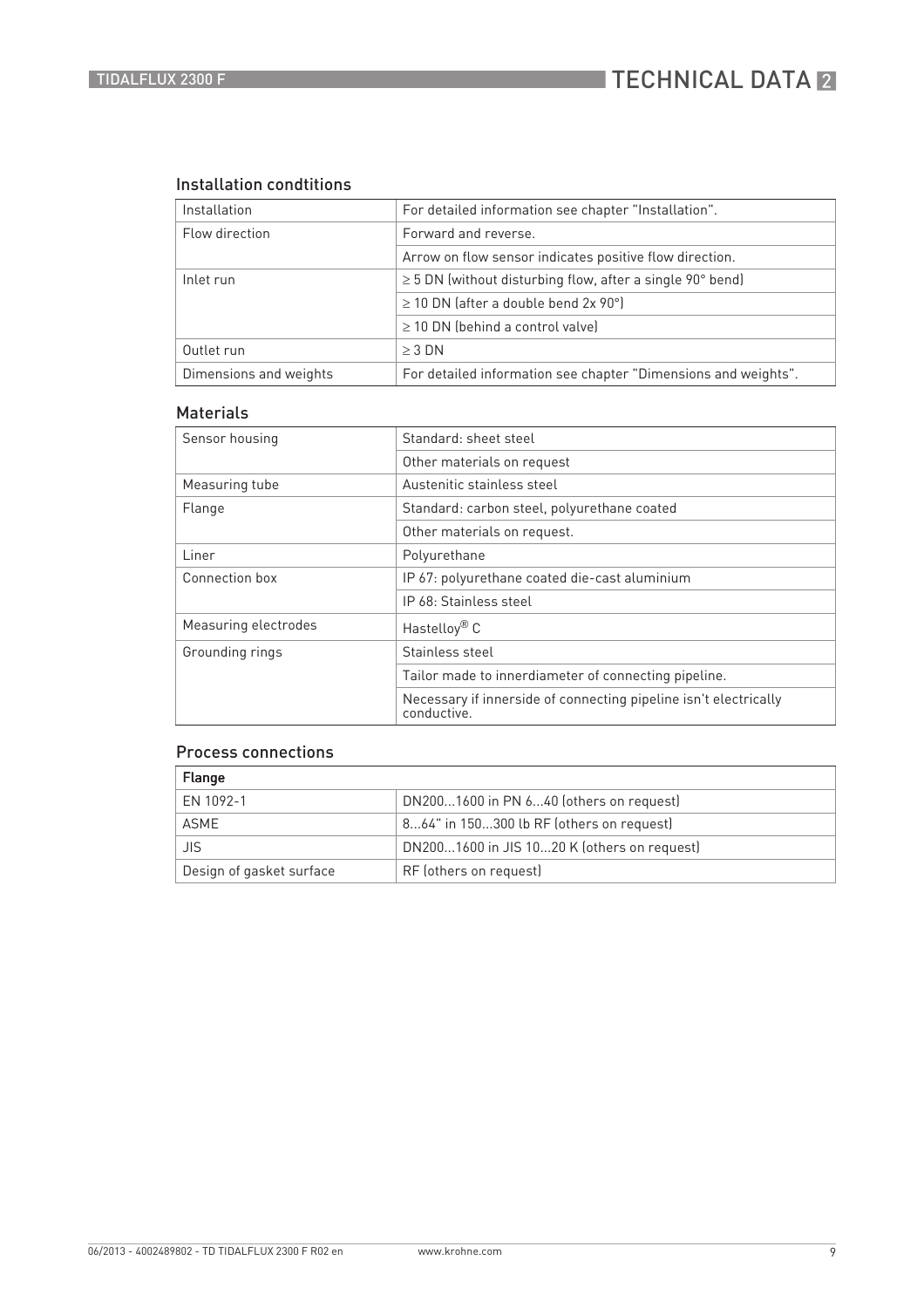## **2 TECHNICAL DATA**

#### Electrical connections

| General              | Electrical connection is carried out in conformity with the VDE 0100<br>directive "Regulations for electrical power installations with line<br>voltages up to 1000 V" or equivalent national specifications. |  |  |
|----------------------|--------------------------------------------------------------------------------------------------------------------------------------------------------------------------------------------------------------|--|--|
| Power supply         | Standard: 100230 VAC (-15% / +10%), 50/60 Hz                                                                                                                                                                 |  |  |
|                      | Option 1: 24 VAC/DC (AC: -15% / +10%, 50/60 Hz; DC: -25% / +30%)                                                                                                                                             |  |  |
| Power consumption    | AC: 22 VA                                                                                                                                                                                                    |  |  |
| Field current cable  | Shielded cable must be used, no part of delivery.                                                                                                                                                            |  |  |
| Signal cable         | DS 300 (type A)<br>Max. length: 600 m / 1950 ft (dependent on electrical conductivity).                                                                                                                      |  |  |
|                      | <b>BTS 300 (type B)</b><br>Max. length: 600 m / 1950 ft                                                                                                                                                      |  |  |
| Data interface cable | For transmission of measured level to IFC 300 F.                                                                                                                                                             |  |  |
|                      | Shielded Liycy cable, 3 x 0.75 mm <sup>2</sup>                                                                                                                                                               |  |  |
| Cable entries        | Standard: 2x M20 x 1.5 + 2x M16 x 1.5 EMC type                                                                                                                                                               |  |  |
|                      | Option: 1/2" NPT                                                                                                                                                                                             |  |  |

### Approvals and certificates

| This device fulfills the statutory requirements of the EC directives.<br>The manufacturer certifies successful testing of the product by<br>applying the CE mark. |
|-------------------------------------------------------------------------------------------------------------------------------------------------------------------|
|                                                                                                                                                                   |
| Directive: 2004/108/EC, NAMUR NE21/04<br>Electromagnetic compatibility                                                                                            |
| Harmonized standard: FN 61326-1: 2006                                                                                                                             |
| Low voltage directive<br>Directive: 2006/95/EC                                                                                                                    |
| Harmonized standard: EN 61010 : 2001                                                                                                                              |
| Pressure equipment directive<br>Directive: 97/23/EC                                                                                                               |
| Category I, II or SEP                                                                                                                                             |
| Fluid group 1                                                                                                                                                     |
| Production module H                                                                                                                                               |
| Hazardous areas                                                                                                                                                   |
| <b>ATEX</b><br>Option: Ex zone 1, IECex                                                                                                                           |
| Other approvals and standards                                                                                                                                     |
| Standard: IP 66/67 (NEMA 4/4X/6)<br>Protection category acc. to                                                                                                   |
| IEC 529 / EN 60529<br>Option: IP 68 (NEMA 6P)                                                                                                                     |
| IFC 68-2-6<br>Vibration resistance                                                                                                                                |
| Random vibration test<br>IEC 68-2-34                                                                                                                              |
| Shock test<br>IEC 68-2-27                                                                                                                                         |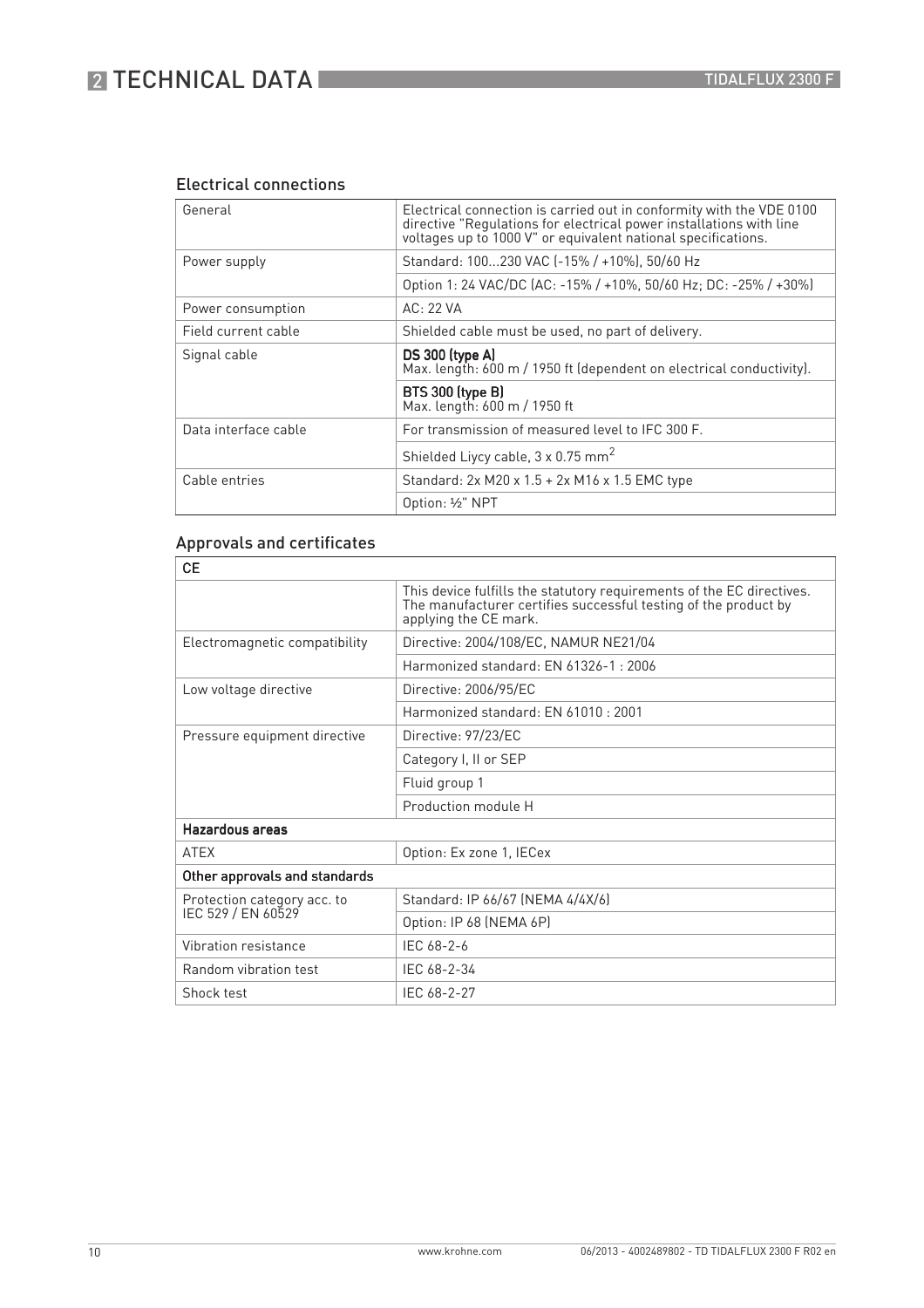### 2.2 Dimensions and weights

The inner pipe diameter should match the inner diameter of the flowmeter. Since the inner diameter is not a standard DN size, choose the inner pipe diameter to be just a little bit bigger than the flowmeter diameter. If a lot of sediment or fat is expected the optimal solution is to produce a diameter compensation ring on both sides to have smooth transits.



Detailed 2D and 3D drawings are available on the website of the manufacturer.

#### EN 1092-1

|      | <b>Nominal size</b> | Dimensions [mm] |      |      |              |      | Approx. |                |
|------|---------------------|-----------------|------|------|--------------|------|---------|----------------|
| DN   | PN                  | a               | b    | Øс   | $\mathsf{d}$ | ØD   | $ØD_i$  | weight<br>[kg] |
| 200  | 10                  | 350             | 582  | 291  | 146          | 340  | 189     | 40             |
| 250  | 10                  | 400             | 630  | 331  | 166          | 395  | 231     | 54             |
| 300  | 10                  | 500             | 680  | 381  | 191          | 445  | 281     | 66             |
| 350  | 10                  | 500             | 733  | 428  | 214          | 505  | 316     | 95             |
| 400  | 10                  | 600             | 791  | 483  | 242          | 565  | 365     | 115            |
| 500  | 10 <sup>1</sup>     | 600             | 894  | 585  | 293          | 670  | 467     | 145            |
| 600  | 10                  | 600             | 1003 | 694  | 347          | 780  | 567     | 180            |
| 700  | 10                  | 700             | 1120 | 812  | 406          | 895  | 666     | 265            |
| 800  | 10                  | 800             | 1235 | 922  | 461          | 1015 | 768     | 350            |
| 900  | 10                  | 900             | 1356 | 1064 | 532          | 1115 | 863     | 425            |
| 1000 | 10                  | 1000            | 1447 | 1132 | 566          | 1230 | 965     | 520            |
| 1200 | 6                   | 1200            | 1639 | 1340 | 670          | 1405 | 1169    | 659            |
| 1400 | 6                   | 1400            | 1842 | 1521 | 761          | 1630 | 1367    | 835            |
| 1600 | 6                   | 1600            | 2042 | 1721 | 861          | 1830 | 1549    | 1659           |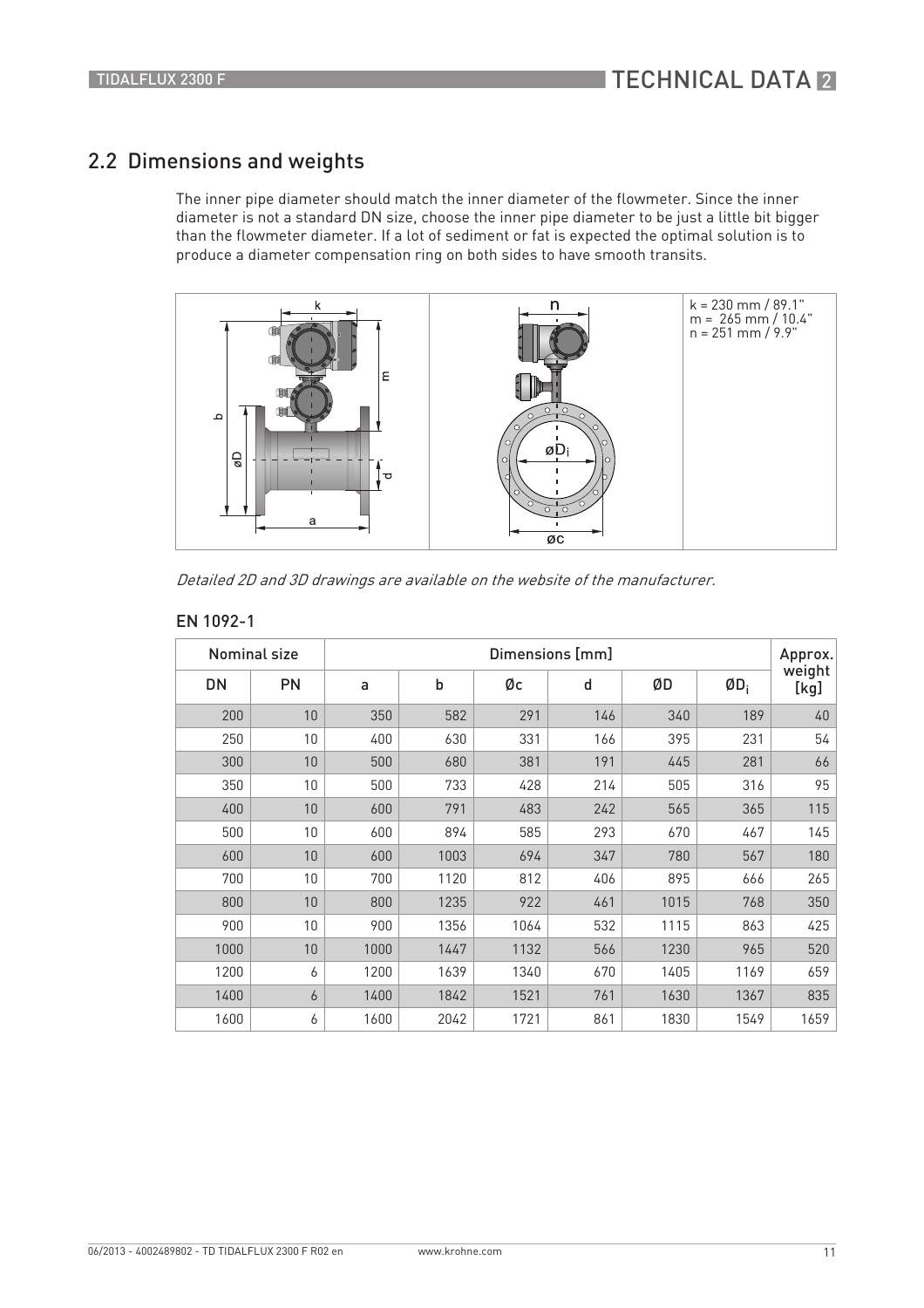## **2 TECHNICAL DATA**

### 150 lb flanges

|                                                              | <b>Nominal size</b> | Dimensions [inches] |       |       |       |      | Approx. |                |
|--------------------------------------------------------------|---------------------|---------------------|-------|-------|-------|------|---------|----------------|
| <b>ASME</b><br>$^{\circledR}$                                | <b>PN</b><br>[psi]  | a                   | b     | Øс    | d     | ØD   | $ØD_i$  | weight<br>[lb] |
| 8                                                            | 284                 | 13.78               | 22.93 | 11.46 | 5.75  | 13.5 | 7.44    | 90             |
| 10                                                           | 284                 | 15.75               | 24.80 | 13.03 | 6.54  | 16.0 | 9.09    | 120            |
| 12                                                           | 284                 | 19.69               | 26.76 | 15    | 7.52  | 19.0 | 11.06   | 145            |
| 14                                                           | 284                 | 27.56               | 30.22 | 16.85 | 9.8   | 21.0 | 12.44   | 210            |
| 16                                                           | 284                 | 31.5                | 31.13 | 19.02 | 9.53  | 23.5 | 14.37   | 255            |
| 20                                                           | 284                 | 31.5                | 35.21 | 23.03 | 11.54 | 27.5 | 18.39   | 320            |
| 24                                                           | 284                 | 31.5                | 39.50 | 27.32 | 13.66 | 32.0 | 22.32   | 400            |
| 28                                                           | Class D             | 35.43               | 44.71 | 31.97 | 15.98 | 36.5 | 26.22   | 692            |
| 32                                                           | Class D             | 39.37               | 49.51 | 36.3  | 18.15 | 41.8 | 30.24   | 1031           |
| 36                                                           | Class D             | 43.31               | 54.42 | 41.89 | 20.94 | 46.0 | 33.98   | 1267           |
| 40                                                           | Class D             | 47.24               | 58.14 | 44.57 | 22.28 | 50.8 | 37.99   | 1554           |
| 48                                                           | Class D             | 55.12               | 66.61 | 52.76 | 26.38 | 59.5 | 46.02   | 2242           |
| $\textcircled{1}$ Nominal size $\leq$ 24": ASME; > 24": AWWA |                     |                     |       |       |       |      |         |                |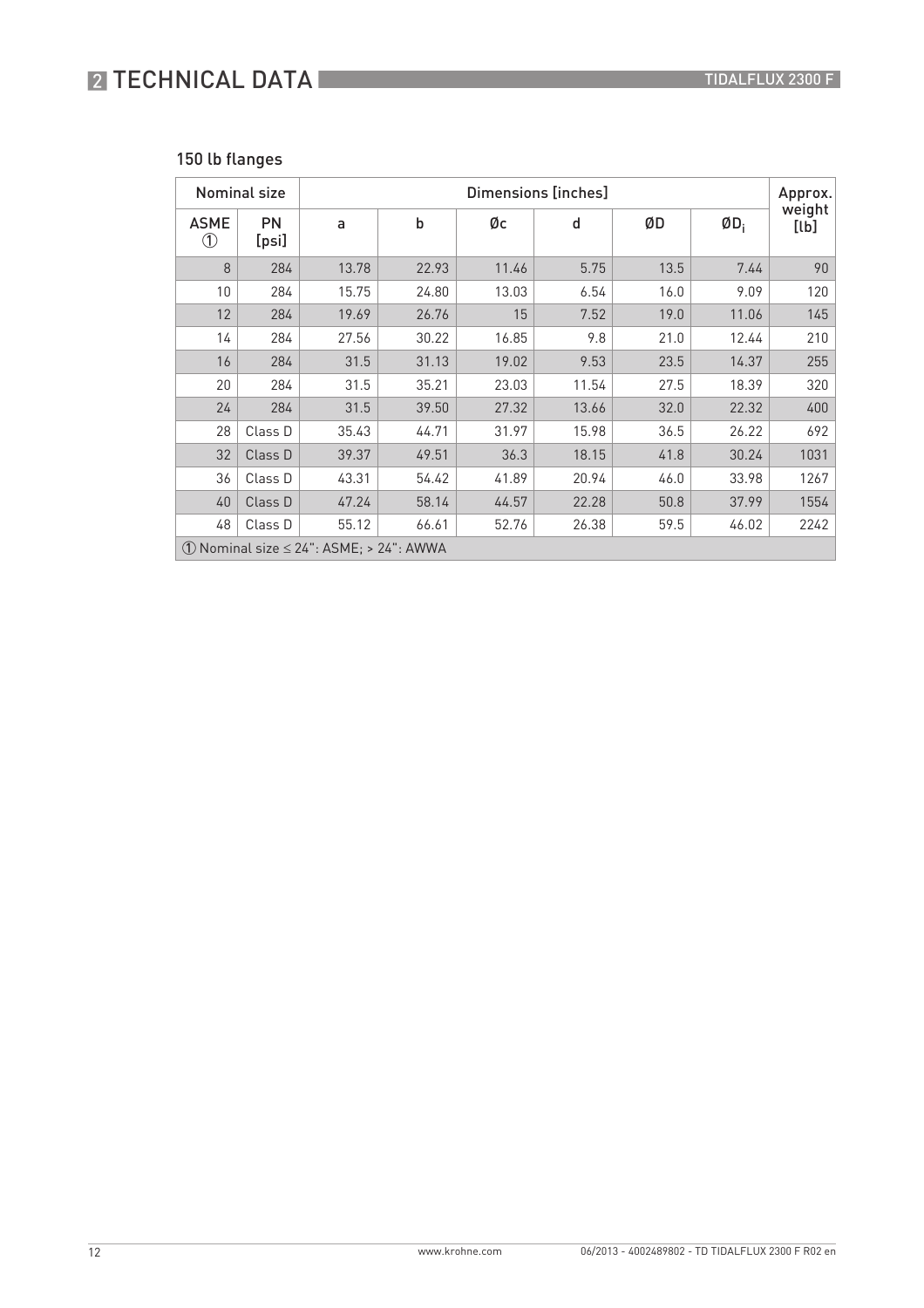### 2.3 Measuring accuracy

The measuring accuracy for partly filled pipes and completely filled pipes are different. In these graphs it is assumed that the velocity at full scale value is at least 1 m/s (is also the standard value for calibration, since it will result in the most accurate measurements).

#### Partly filled:

• v @ Full Scale ≥ 1 m/s / 3.3 ft/s: ≤ 1% of Full Scale

#### Fully filled:

- $v \ge 1$  m/s / 3.3 ft/s:  $\le 1\%$  of MV
- v < 1 m/s / 3.3 ft/s: ≤ 0.5% of MV + 5 mm/s / 0.2 inch/s (see following graph)

#### Fully filled pipes



Figure 2-1: Maximum measuring error of measured value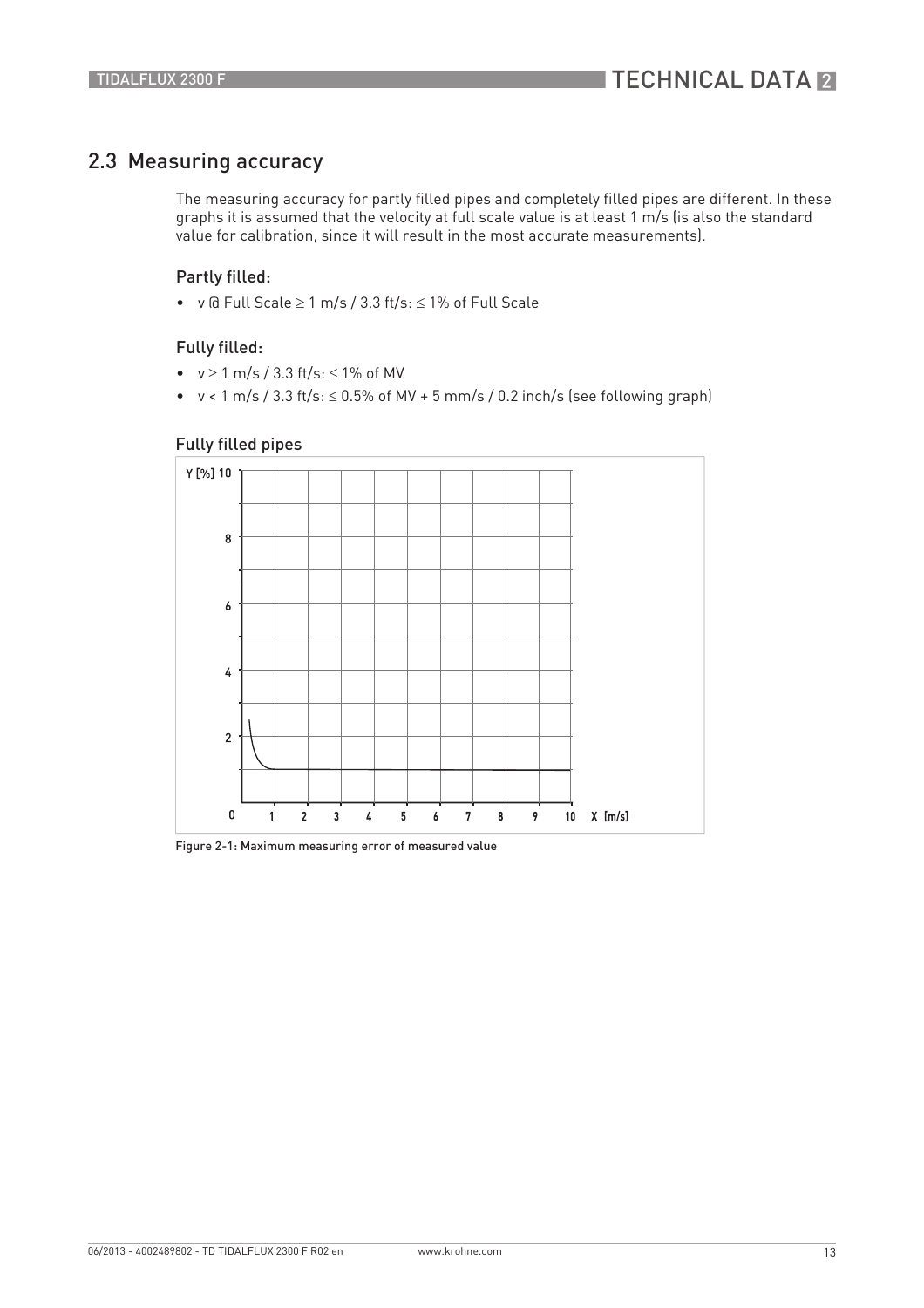### 3.1 Intended use

The TIDALFLUX 2300 F is especially designed for measuring the flow of conductive fluids, in partially filled pipes. It can only be combined with the IFC 300 PF electromagnetic flow converter.

### 3.2 General notes on installation

Inspect the cartons carefully for damages or signs of rough handling. Report damage to the carrier and to the local office of the manufacturer.

Do a check of the packing list to make sure that you have all the elements given in the order.

Look at the device nameplate to ensure that the device is delivered according to your order. Check for the correct supply voltage printed on the nameplate.

### 3.2.1 Vibration



Figure 3-1: Avoid vibrations

#### 3.2.2 Magnetic field

Magnetic filed



Figure 3-2: Avoid magnetic fields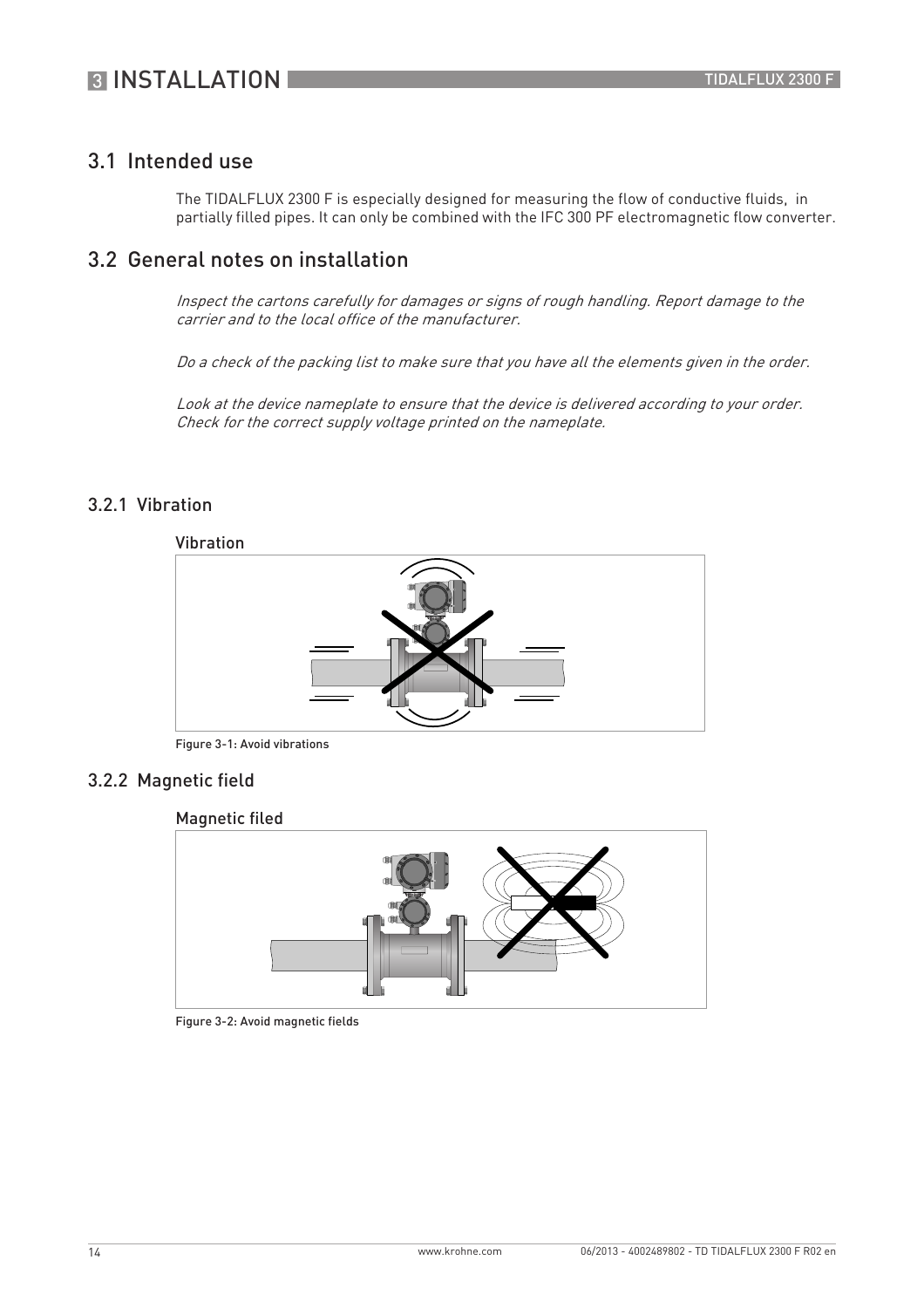### 3.3 Installation conditions

### 3.3.1 Inlet and outlet



Figure 3-3: Recommended inlet and outlet sections, top view  $\textcircled{1} \geq 5 \text{ DN}$  $\overline{2}$  ≥ 3 DN

#### 3.3.2 Control valve



Figure 3-4: Installation before control valve

#### 3.3.3 Slope

The accuracy is influenced by the slope. Stay within *±*1% to get the most accurate measurements!



Figure 3-5: Recommended slope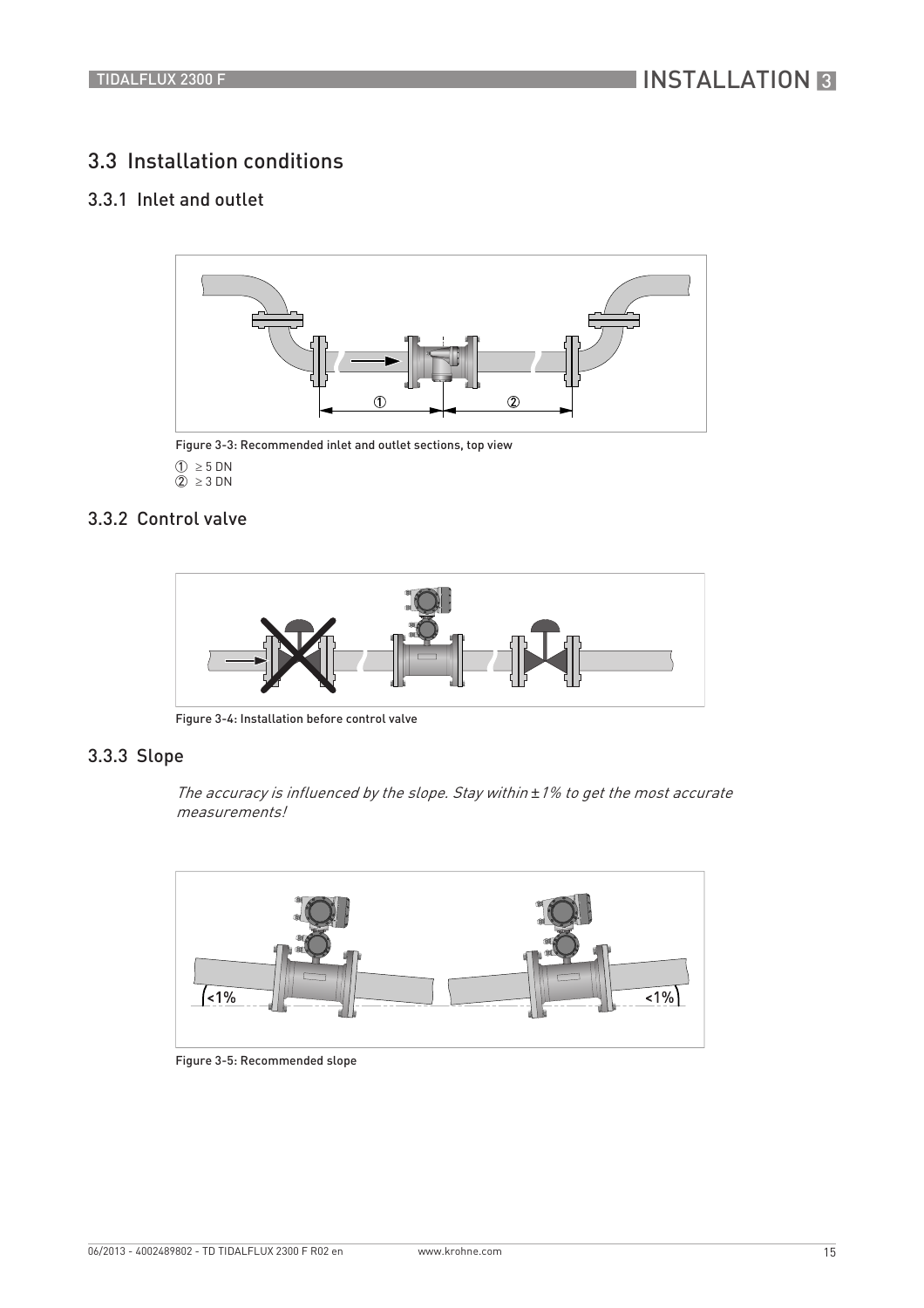### 3.3.4 Mounting advice for difficult situations

If you can not meet the installation conditions install the flowmeter between two containers. The inlet to the flowmeter must be higher than the outlet of the fluid. In this way you will have a calm flow into the flowmeter, resulting in a highly accurate measurement. The sizes of the containers must be proportional to the size of the flowmeter.



Figure 3-6: Installing in difficult situations

- 1 Use a container 2 if the Inlet pipe has a slope > 1%. Make sure that the outlet level of this pipe is below the inlet to the flowmeter.
- 2 Inlet container
- 3 Inlet section of 10 DN
- 4 Outlet section of 5 DN
- 5 Outlet container advisable if outlet pipe has a slope > 1%.

Always use a free exit pipe to prevent backflow in the flow sensor and to keep the velocity at the maximum flow at least at 1 m/s.

#### 3.3.5 Open discharge



Figure 3-7: Open discharge

 $\textcircled{1} \geq 5 \text{ DN}$ 

2 Make sure that the water level stays below the pipe outlet.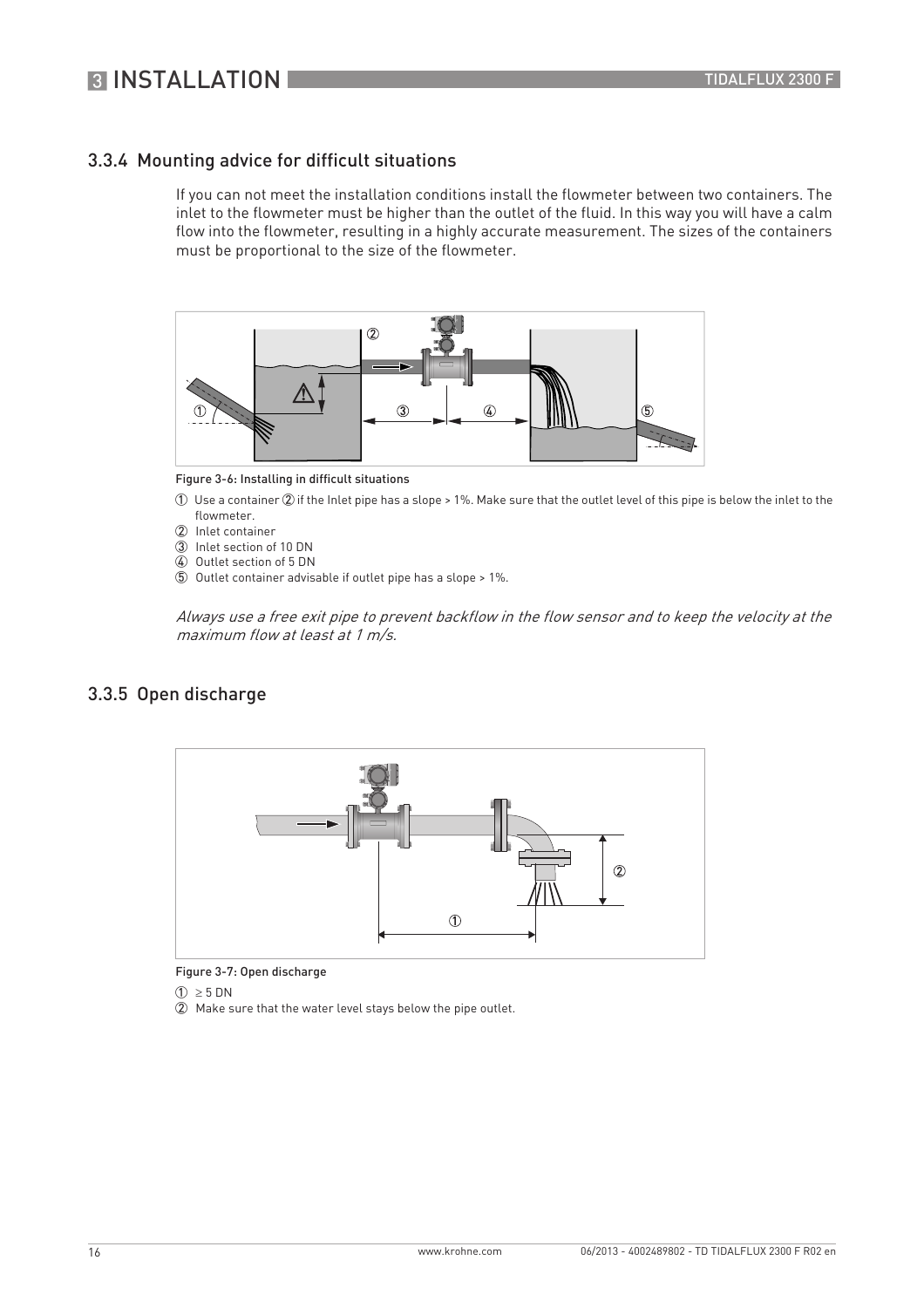#### 3.3.6 Cleaning of flow sensor

The flow sensor is highly resistant against dirt and the measurement will rarely be influenced by anything. However, it is advisable to create a possiblity for cleaning just in front or behind the sensor.



Figure 3-8: Option for cleaning of flow sensor

1 Opening for cleaning

#### 3.3.7 Flange deviation

Max. permissible deviation of pipe flange faces:  $L_{max}$  -  $L_{min} \le 0.5$  mm / 0.02"



 $\overline{1}$  L<sub>max</sub>

 $2 L_{min}$ 

### 3.3.8 Mounting position

Only install the flow sensor in the shown position to keep the electrodes under water. Limit the rotation to *±*2*°* to maintain the accuracy.



Figure 3-10: Mounting position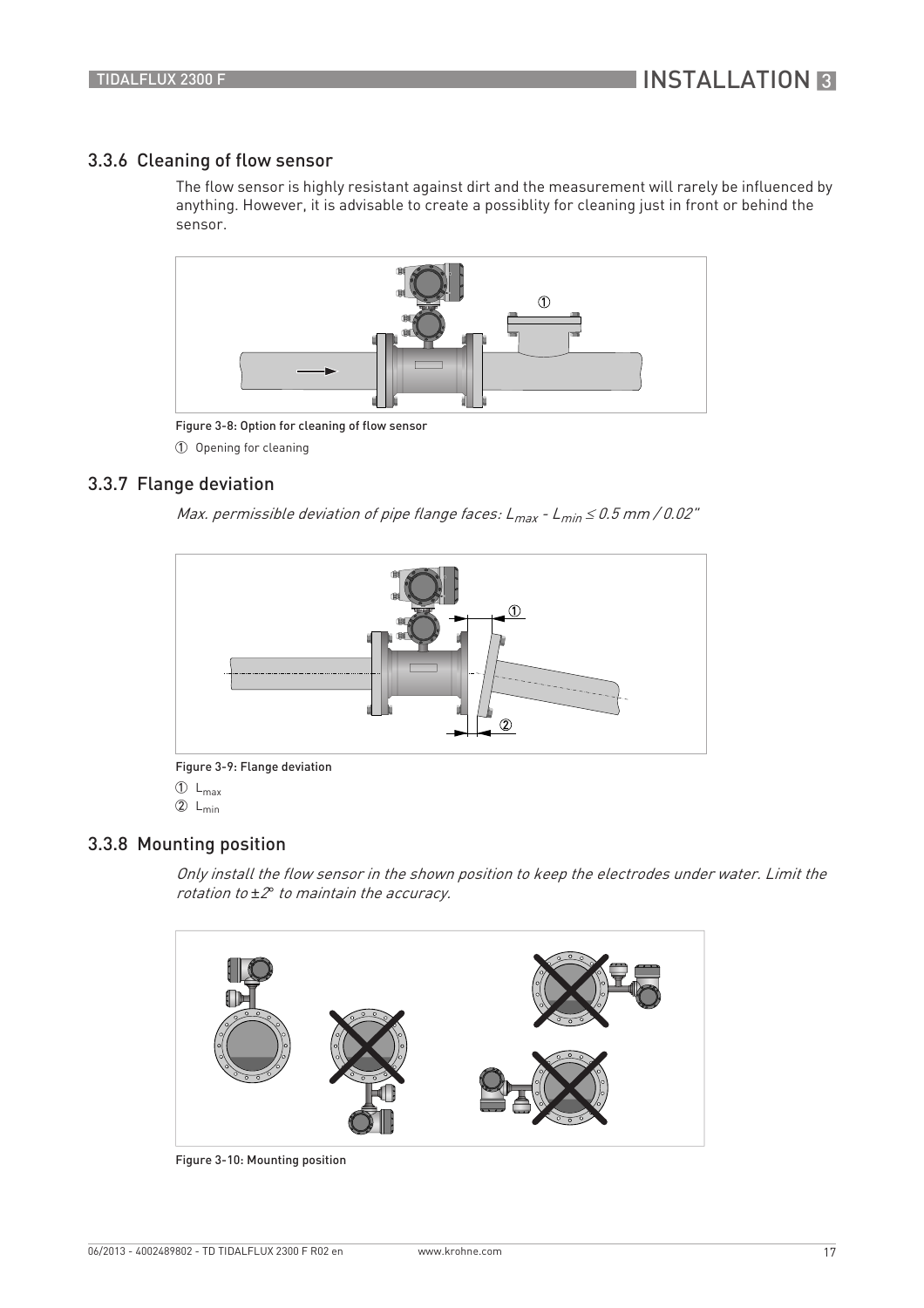## **3 INSTALLATION**

### 3.4 Mounting

#### 3.4.1 Torques and pressures



Figure 3-11: Tightening of bolts

#### Tightening of bolts

- Always tighten the bolts uniformely and in diagonally opposite sequence.
- Do not exceed the maximum torque value.
- Step 1: Apply approx. 50% of max. torque given in table.
- Step 2: Apply approx. 80% of max. torque given in table.
- Step 3: Apply 100% of max. torque given in table.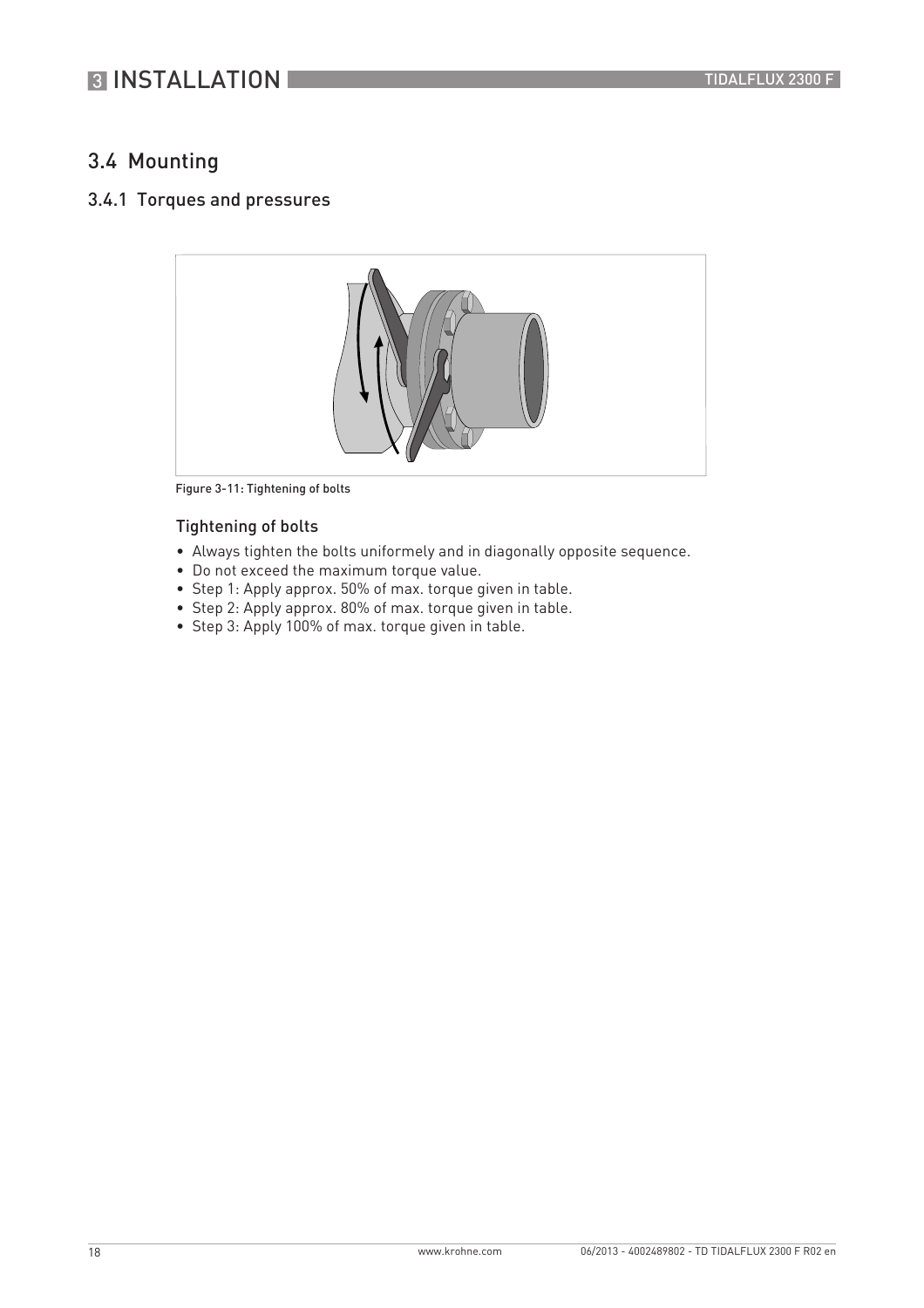| <b>Nominal size</b><br>$DN$ [mm] | Pressure<br>rating | <b>Bolts</b>     | Max. torque [Nm] |
|----------------------------------|--------------------|------------------|------------------|
| 200                              | <b>PN 10</b>       | 8 x M 20         | 68               |
| 250                              | <b>PN 10</b>       | 12 x M 20        | 65               |
| 300                              | <b>PN 10</b>       | 12 x M 20        | 76               |
| 350                              | <b>PN 10</b>       | 16 x M 20        | 75               |
| 400                              | <b>PN 10</b>       | $16 \times M$ 24 | 104              |
| 500                              | <b>PN 10</b>       | $20 \times M$ 24 | 107              |
| 600                              | <b>PN 10</b>       | 20 x M 27        | 138              |
| 700                              | <b>PN 10</b>       | 24 x M 27        | 163              |
| 800                              | <b>PN 10</b>       | 24 x M 30        | 219              |
| 900                              | <b>PN 10</b>       | 28 x M 30        | 205              |
| 1000                             | <b>PN 10</b>       | 28 x M 35        | 261              |

Tighten the bolts uniformely in diagonally opposite sequence.

| <b>Nominal size</b><br>[inch] | <b>Flange class</b><br>[lb] | <b>Bolts</b>       | Max. torque [Nm] |  |  |  |  |  |
|-------------------------------|-----------------------------|--------------------|------------------|--|--|--|--|--|
| 8                             | 150                         | $8 \times 3/4$ "   | 69               |  |  |  |  |  |
| 10                            | 150                         | 12 x 7/8"          | 79               |  |  |  |  |  |
| 12                            | 150                         | 12 x 7/8"          | 104              |  |  |  |  |  |
| 14                            | 150                         | $12 \times 1$ "    | 93               |  |  |  |  |  |
| 16                            | 150                         | $16 \times 1"$     | 91               |  |  |  |  |  |
| 18                            | 150                         | $16 \times 11/8$ " | 143              |  |  |  |  |  |
| 20                            | 150                         | 20 x 1 1/8"        | 127              |  |  |  |  |  |
| 24                            | 150                         | 20 x 1 1/4"        | 180              |  |  |  |  |  |
| 28                            | 150                         | 28 x 1 1/4"        | 161              |  |  |  |  |  |
| 32                            | 150                         | 28 x 1 1/2"        | 259              |  |  |  |  |  |
| 36                            | 150                         | 32 x 1 1/2"        | 269              |  |  |  |  |  |
| 40                            | 150                         | 36 x 1 1/2"        | 269              |  |  |  |  |  |

Information for bigger sizes is available on request.

### 3.4.2 Temperatures

| Temperature range | Process [°C] |      | Ambient [°C] |      | $\mid$ Process [ $\degree$ F] |      | Ambient [°F] |      |  |  |
|-------------------|--------------|------|--------------|------|-------------------------------|------|--------------|------|--|--|
|                   | min.         | max. | min.         | max. | min.                          | max. | min.         | max. |  |  |
| All versions      |              | 60   | -40          | 65   | 32                            | 140  | -40          | 149  |  |  |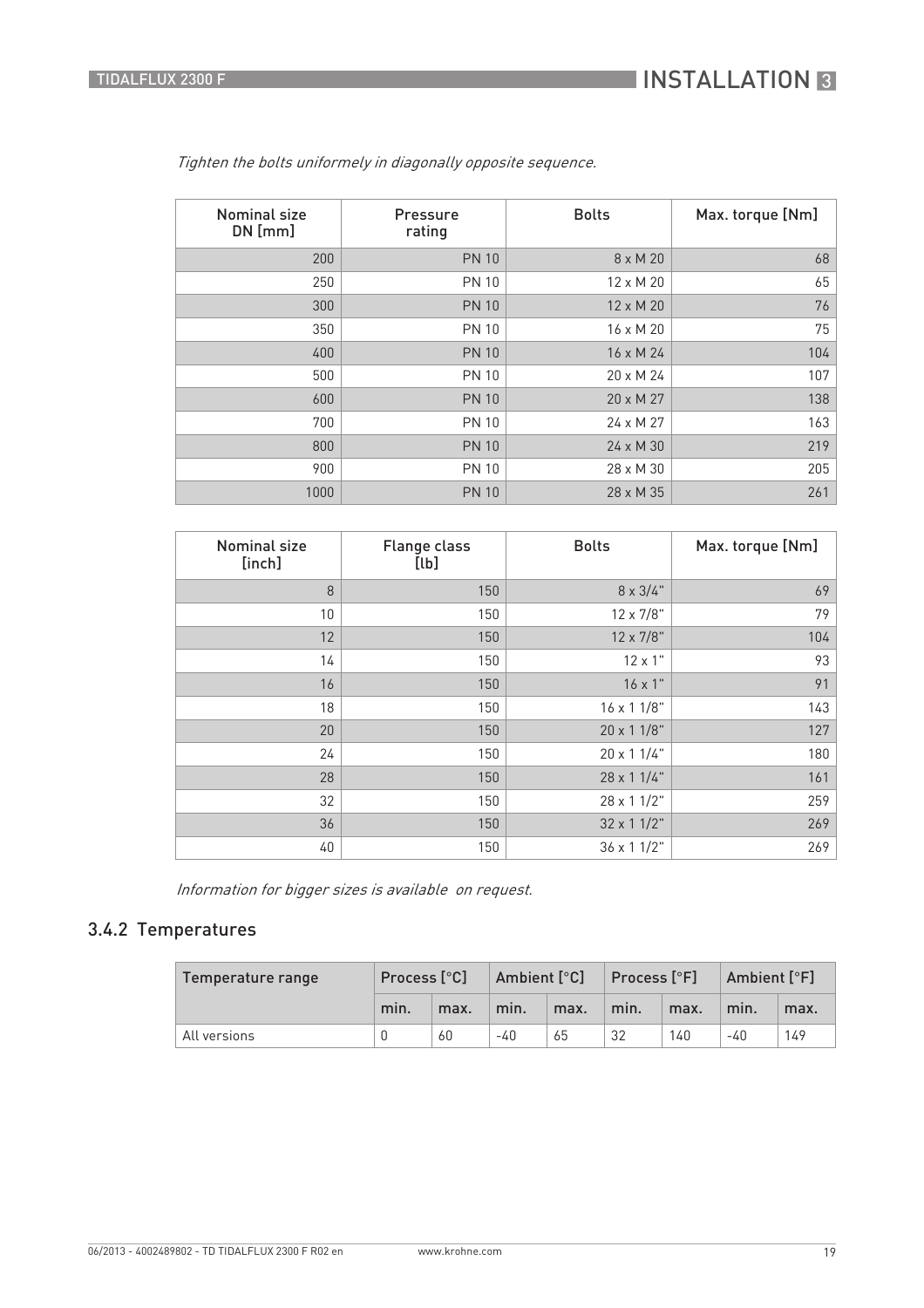### 4.1 Safety instructions

All work on the electrical connections may only be carried out with the power disconnected. Take note of the voltage data on the nameplate!

Observe the national regulations for electrical installations!

For devices used in hazardous areas, additional safety notes apply; please refer to the Ex documentation.

Observe without fail the local occupational health and safety regulations. Any work done on the electrical components of the measuring device may only be carried out by properly trained specialists.

Look at the device nameplate to ensure that the device is delivered according to your order. Check for the correct supply voltage printed on the nameplate.

### 4.2 Important notes on electrical connection

Electrical connection is carried out in conformity with the VDE 0100 directive "Regulations for electrical power installations with line voltages up to 1000 V" or equivalent national regulations.

- Use suitable cable entries for the various electrical cables.
- The sensor and converter are configured together in the factory. For this reason, please connect the devices in pairs. Ensure that the sensor constant GK (see nameplates) are identically set.

For more information about the grounding of the flowmeter, refer to Grounding on page 22.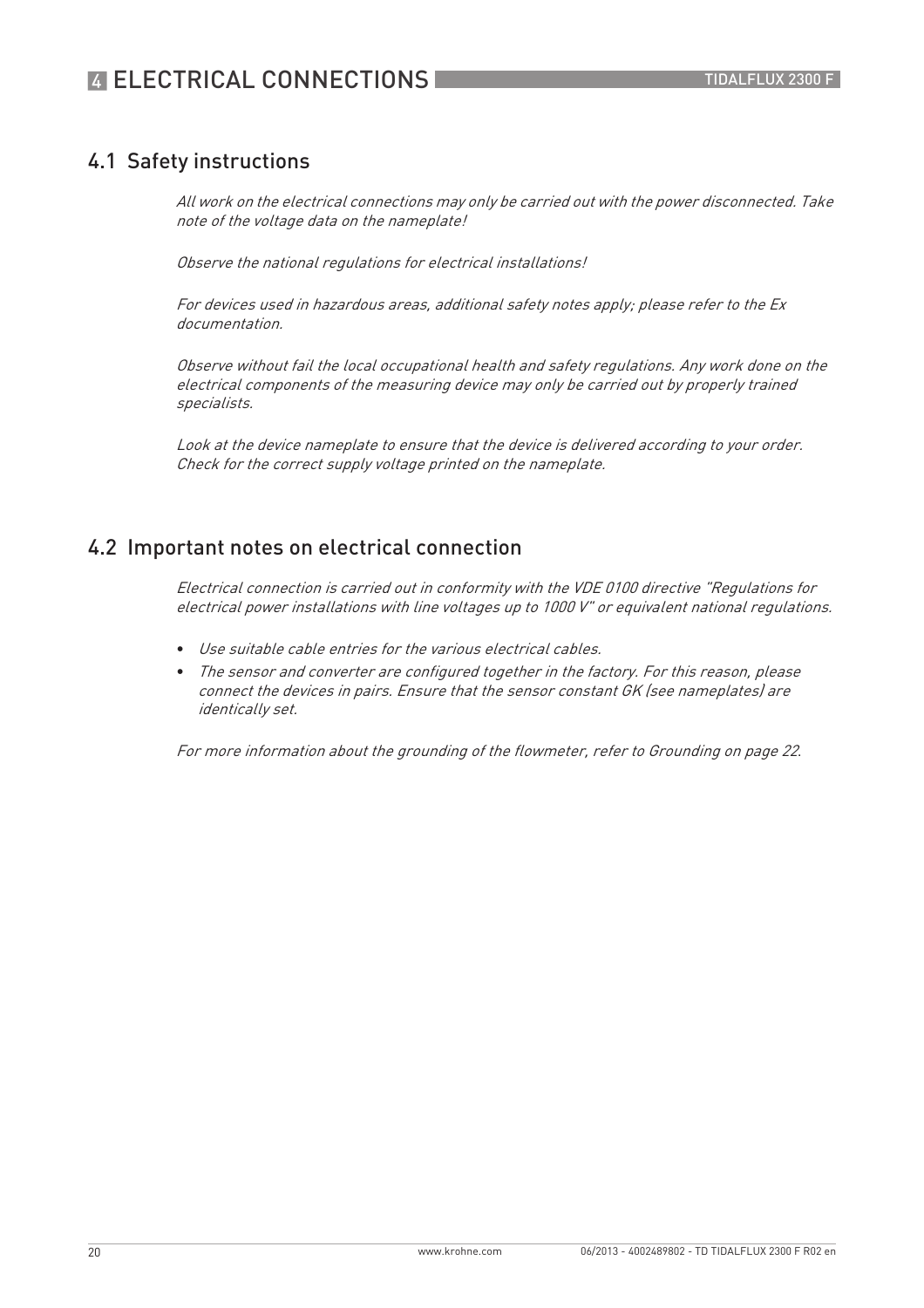### 4.3 Cable lengths

The maximum allowed distance between the flow sensor and the converter is determined by the shortest cable length.

Interface cable: maximum length is 600 m / 1968 ft.

Type B (BTS) signal cable: maximum length is 600 m / 1968 ft.

Type A (DS) signal cable: maximum length depends on the conductivity of the fluid:

| <b>Electrical conductivity</b> | Maximum length |      |  |  |  |  |  |  |  |
|--------------------------------|----------------|------|--|--|--|--|--|--|--|
| $[\mu S/cm]$                   | [m]            | [ft] |  |  |  |  |  |  |  |
| 50                             | 120            | 394  |  |  |  |  |  |  |  |
| 100                            | 200            | 656  |  |  |  |  |  |  |  |
| 200                            | 400            | 1312 |  |  |  |  |  |  |  |
| $\geq 400$                     | 600            | 1968 |  |  |  |  |  |  |  |

Field current cable: The cross section of the cable determines the maximum length:

| <b>Cross section</b>         |               | Maximum length |      |  |  |  |  |  |  |
|------------------------------|---------------|----------------|------|--|--|--|--|--|--|
| $\lfloor$ [mm <sup>2</sup> ] | [AWG]         | [m]            | [ft] |  |  |  |  |  |  |
| $2 \times 0.75$              | $2 \times 18$ | 150            | 492  |  |  |  |  |  |  |
| $2 \times 1.5$               | $2 \times 16$ | 300            | 984  |  |  |  |  |  |  |
| $2 \times 2.5$               | $2 \times 14$ | 600            | 1968 |  |  |  |  |  |  |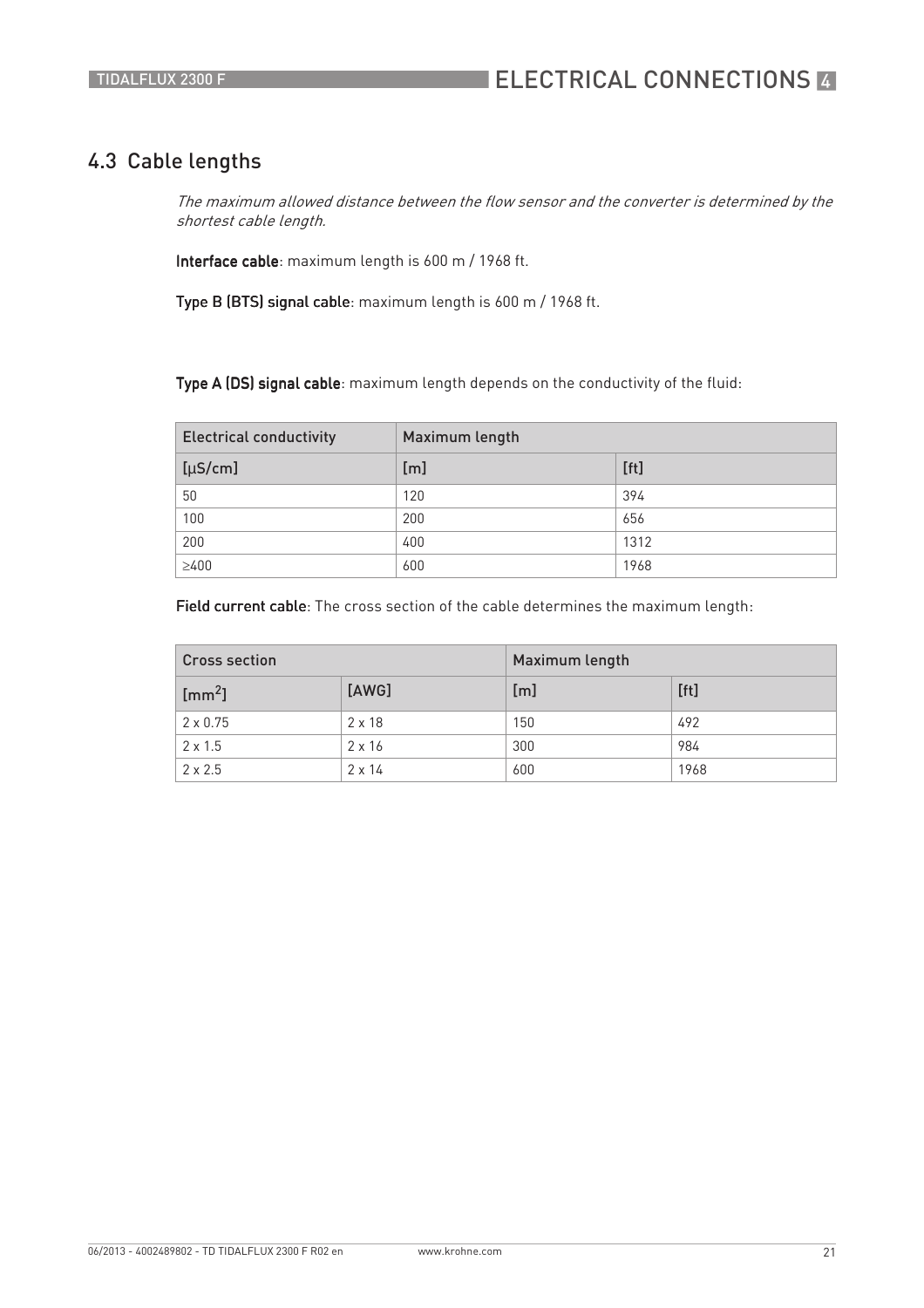### 4.4 Grounding

The device must be grounded in accordance with regulations in order to protect personnel against electric shocks.

#### 4.4.1 Mounting grounding rings

In order to get a reliable height measurement it is absolutely necessary that the inner side of the connecting pipeline is electrically conductive and connected to ground. If not, tailor-made grounding rings with a cylindrical part can be delivered. Please contact your local agency in case of doubt.



Figure 4-1: Grounding with grounding rings

1 Existing pipeline

2 Grounding rings, custom made to inner diameter of pipeline

3 TIDALFLUX

4 Insert the cylindrical part of the grounding ring into the pipeline. Use an appropiate gasket between the grounding ring and the flange.

Sizes of the grounding rings are diameter dependent and available on request.

### 4.5 Connection diagrams

For the connection diagrams please refer to the documentation of the applicable signal converter.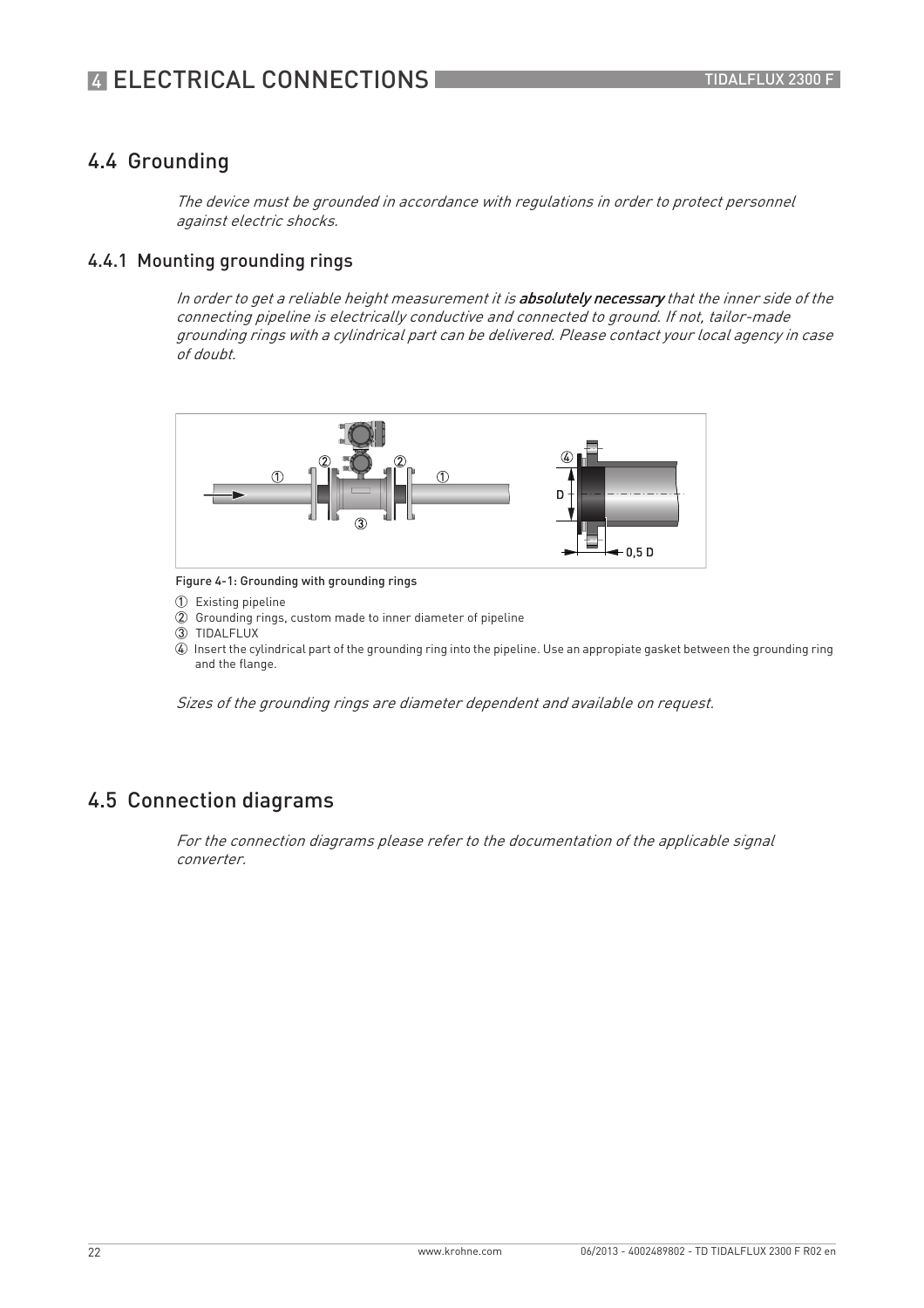## **NOTES 5**